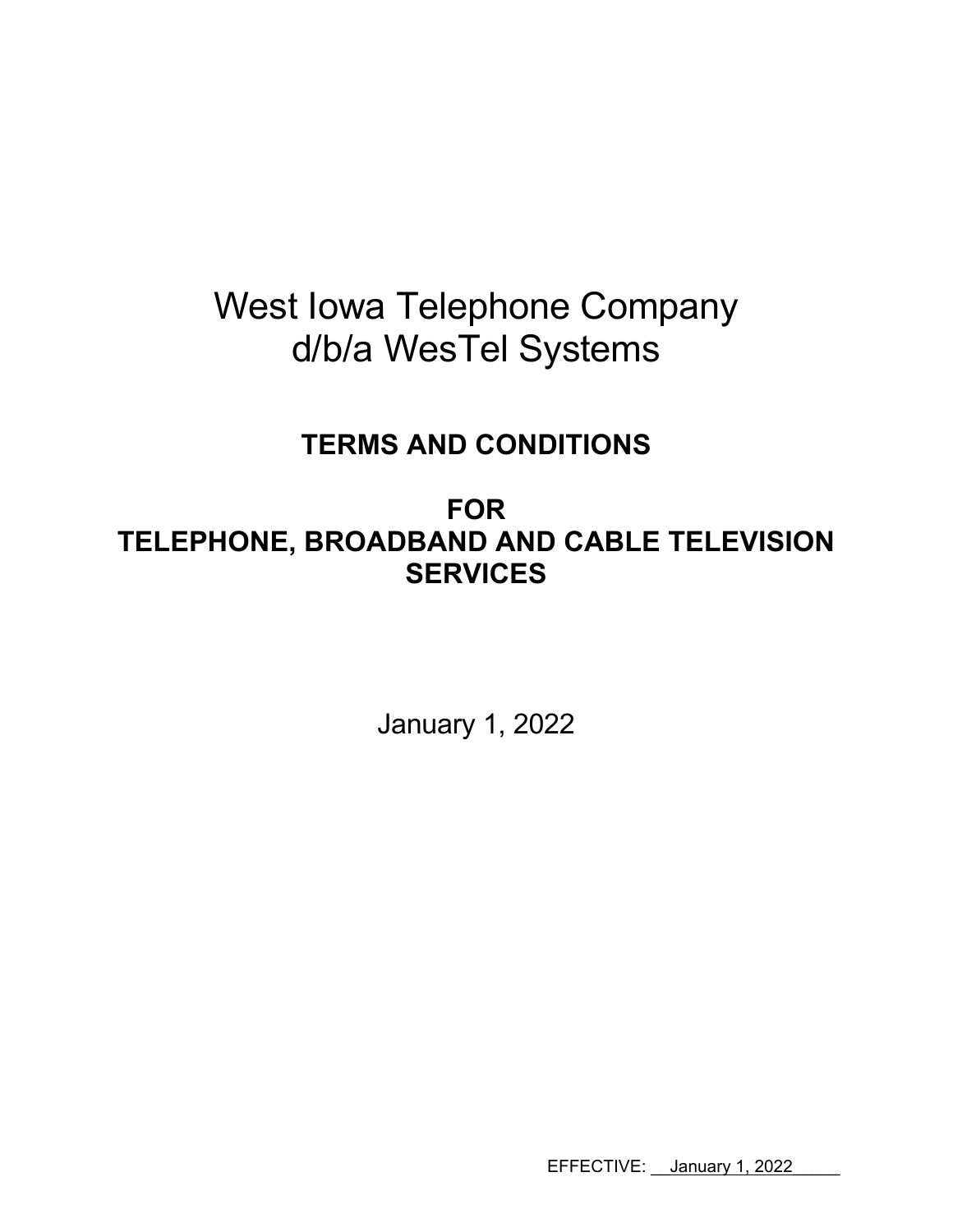# **IDENTIFICATION OF SERVICES INCLUDED**

- PART 1 General Terms and Conditions and Table of Contents
- PART 2 Telephone Service
- PART 3 Broadband Service
- PART 4 Cable Television Service
- PART 5 Service Price List

These terms and conditions govern services provided by West Iowa Telephone Company d/b/a WesTel Systems hereinafter referred to as the Company. They include one or more types of services as specified below by the Company\*.

- $X$  Telephone Services, including local service, toll service and special access or private line as described in Part 2.
- X Broadband Internet Access Services as described in Part 3.
- $X$  Cable Television Services including Basic and other packages as described in Part 4.
- \* Company has specified the applicable Parts for services it provides.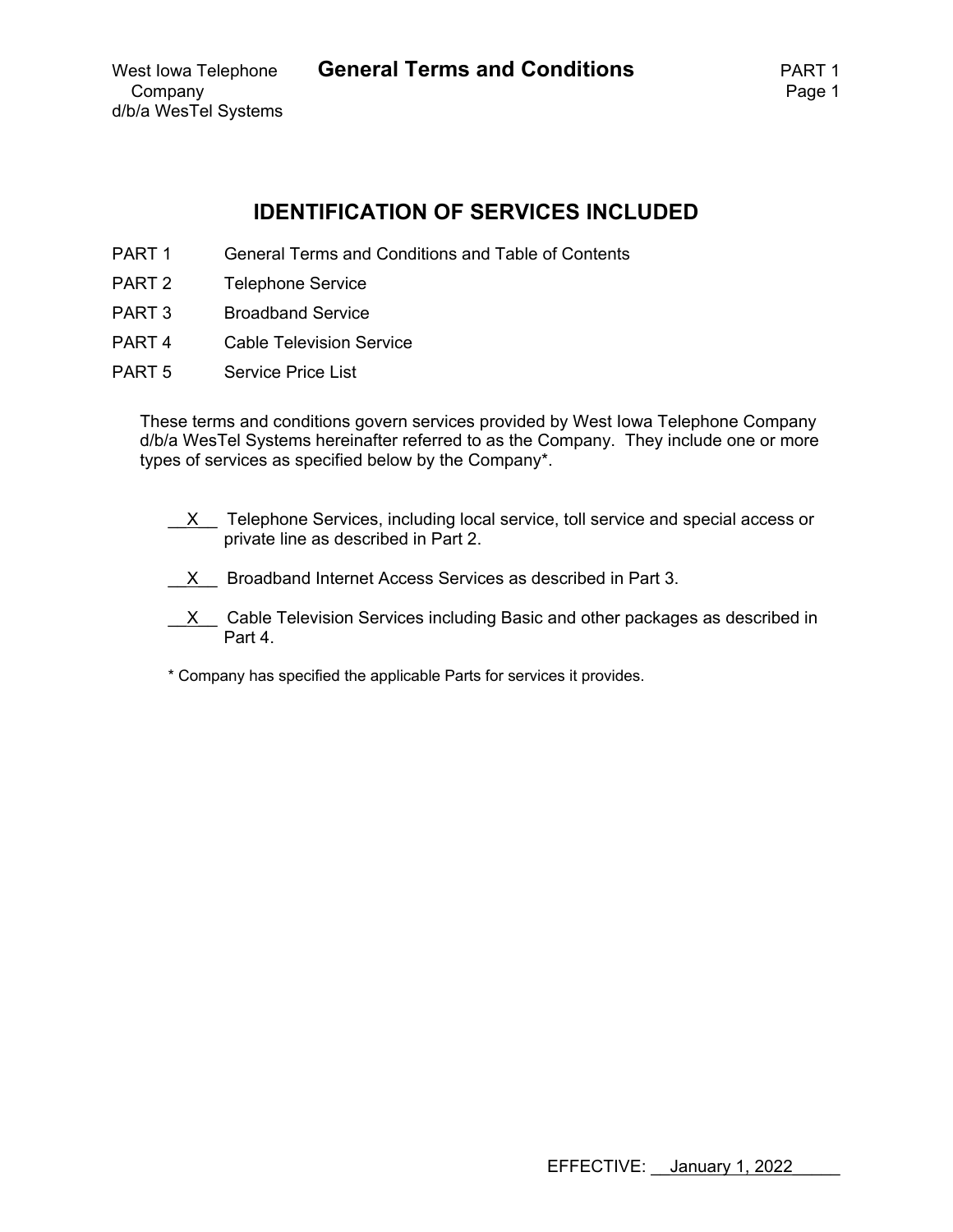West Iowa Telephone **General Terms and Conditions** PART 1

# **TABLE OF CONTENTS**

# **Part 1 – General Terms and Conditions**

| 1.1 |                                                                                                                                                                                                                                                                                                                   |
|-----|-------------------------------------------------------------------------------------------------------------------------------------------------------------------------------------------------------------------------------------------------------------------------------------------------------------------|
| 1.2 | 1. Availability of Facilities<br>2. Allowance for Failure of Service<br>3. Transmitting Messages - Security<br>4. Use of Connecting Company Facilities<br>5. Defacement of Property<br>6. Limitation of Liability                                                                                                 |
| 1.3 | 1. Establishment of Credit<br>2. Amount of Deposits<br>3. Deposits and Collection Practices<br>4. Deposit Refunds<br>5. Criteria for Procurement of Deposits                                                                                                                                                      |
| 1.4 | 1. Application for Service<br>2. Access Rights<br>3. Safe Working Environment<br>4. Alterations<br>5. Maintenance and Repairs<br>6. Unusual Installation Costs<br>7. Construction Charges<br>8. Installation and Service Charges<br>9. Minimum Contract Period                                                    |
| 1.5 | Network Connections and Use of Service and FacilitiesPart 1, p.12<br>1. Demarcation Point.<br>2. Use of Customer Service<br>3. Connection of Customer Premise Equipment and Wiring                                                                                                                                |
| 1.6 | 1. Payment for Service<br>2. Application of Residence and Business Rates<br>3. Taxes or Fees Billed to Customers<br>4. Service Check - Customer Premise Equipment and Wiring and Repairs<br>5. Late Payment Charges<br>6. Returned Check Charge<br>7. Service Charge for Reconnection<br>8. Adjustment of Charges |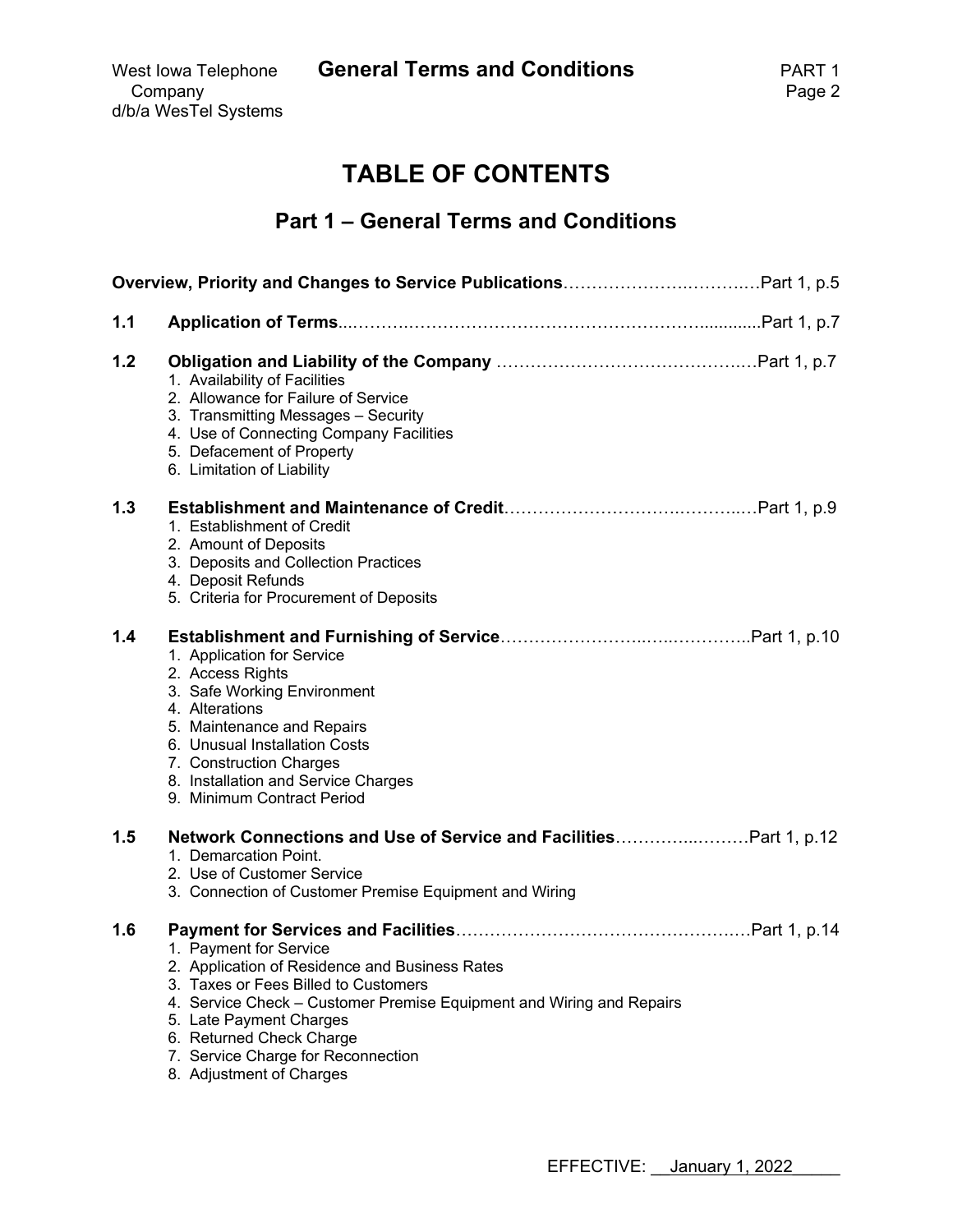| Company<br>d/b/a WesTel Systems                                   | Page 3 |
|-------------------------------------------------------------------|--------|
| 1.7<br>1. Termination or Suspension<br>2. Notice of Disconnection |        |

# **1.8 Customer Complaints and Disputes**………………………………………...….Part 1, p.18

# **Part 2 – Telephone Service**

| 2.1 | 1. General Information<br>2. Services<br>3. Local Calling Area                                                                                                                                    |
|-----|---------------------------------------------------------------------------------------------------------------------------------------------------------------------------------------------------|
| 2.2 |                                                                                                                                                                                                   |
| 2.3 | Telephone Numbers, Directories, Directory ListingsPart 2, p.2<br>1. Telephone Numbers<br>2. Telephone Directories<br>3. Directory Listings                                                        |
| 2.4 | 1. Local Operator Services<br>2. Local Directory Assistance<br>3. Toll Blocking Service<br>4. Information Service Access Blocking<br>5. Billed Number Screening Service                           |
| 2.5 | 1. Foreign Exchange Service<br>2. Off Premise Extensions<br>3. Emergency Number Service (911, E911 and NG911)<br>4. Other Service Offerings<br>5. Lifeline Assistance<br>6. Long Distance Service |

# **Part 3 – Broadband Service**

| 3.2 |  |
|-----|--|
| 3.3 |  |
| 3.4 |  |
| 3.5 |  |
| 3.6 |  |
|     |  |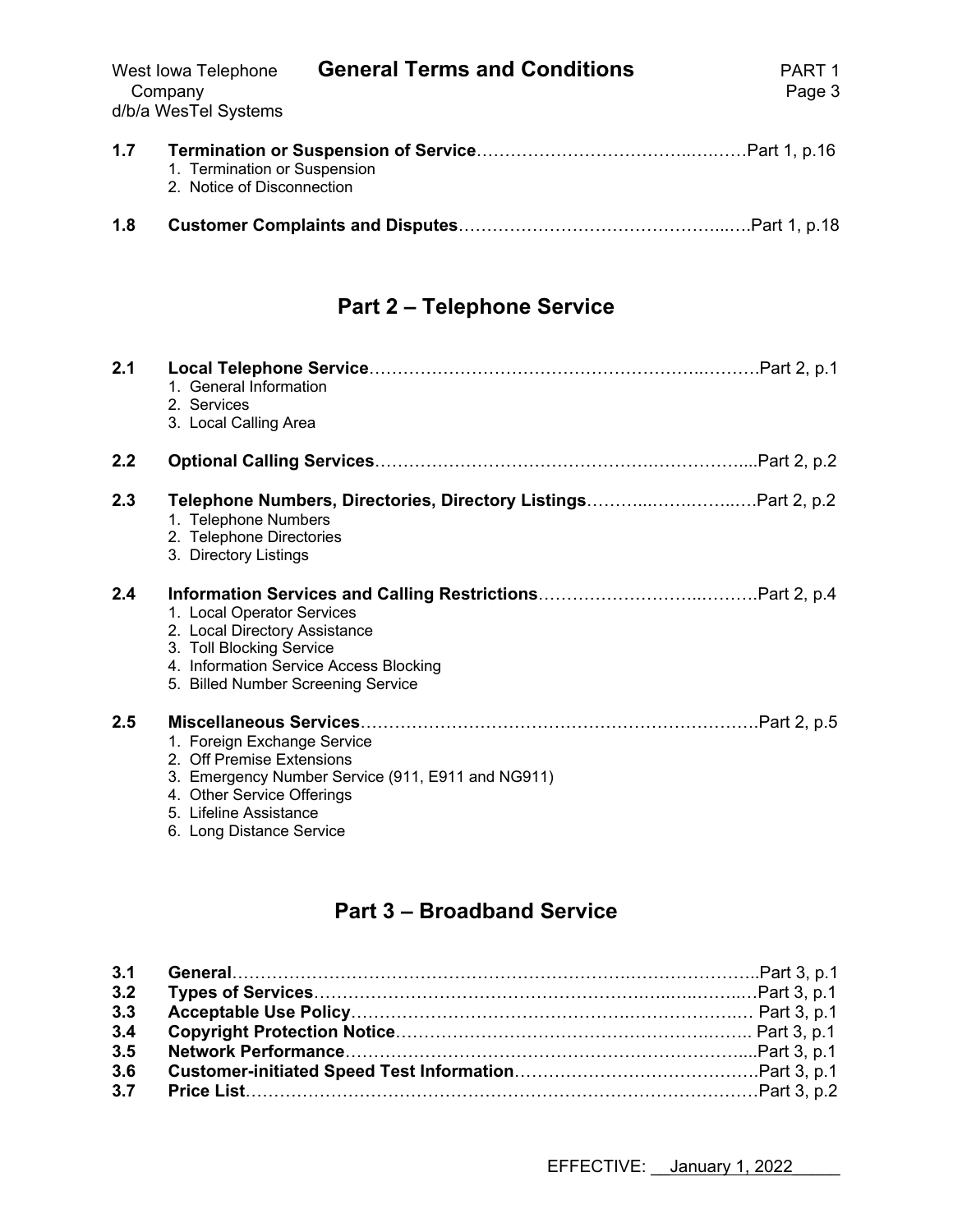| West lowa Telephone  | <b>General Terms and Conditions</b> | PART 1 |
|----------------------|-------------------------------------|--------|
| Company              |                                     | Page 4 |
| d/b/a WesTel Systems |                                     |        |

| 3.8 |  |
|-----|--|
| 3.9 |  |

# **Part 4 – Cable Television**

| 4.1 |  |
|-----|--|
| 4.2 |  |
| 4.3 |  |
| 4.4 |  |
| 4.5 |  |
| 4.6 |  |
| 4.7 |  |
| 4.8 |  |
| 4.9 |  |

# **Part 5 – Services Price List**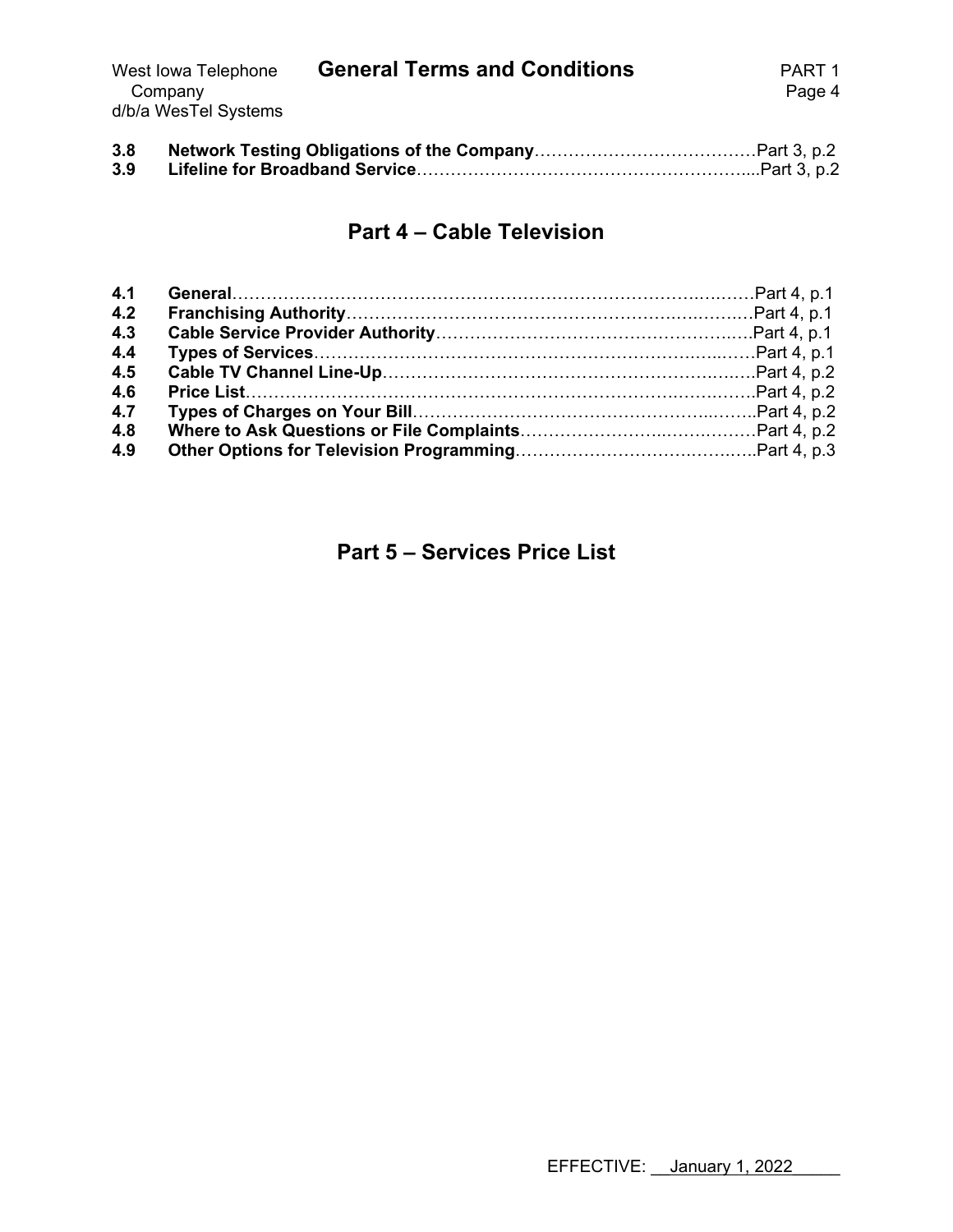### **OVERVIEW OF SERVICE PUBLICATIONS**

These Terms and Conditions and (where applicable) the following additional documents (collectively, "Service Publications") shall apply to all products and services the Company provides to customers:

Pricing Schedules. A "pricing schedule" means a service price sheet or similar pricing schedule (including related attachments) or other document that is included in Part 5 of these Terms and Conditions or that is later executed by the parties and references these Terms and Conditions. A Pricing Schedule includes the services, the pricing (including discounts and commitments, if applicable), the pricing term (if applicable) and may contain or incorporate by reference other service specific terms and conditions.

Policies. A "policy" means a Company policy that applies in accordance with its terms to any service or service capability within its scope, as may be modified by the Company from time-to-time, including the following:

- The Company's **Privacy Policy**, which can be found at https://www.westelsystems.com/about/policies/
- The Company's **Acceptable Use Policy**, which is included or referenced in Part 3 of these Terms and Conditions and which can be found at https://www.westelsystems.com/about/policies/
- The Company's **Network Management Policy or Network Transparency Statement**, which is included or referenced in Part 3 of these Terms and Conditions and which can be found at https://www.westelsystems.com/about/policies/

Service Contracts. "Service Contracts" means service orders, service contracts, service level agreements, service-specific terms and conditions and similar documents signed by or provided to the customer containing specific descriptions, pricing and other terms and conditions for products, services or service components that are not covered by these Terms and Conditions or that are in addition to or different from these Terms and Conditions.

# **PRIORITY OF SERVICE PUBLICATIONS**

The order of priority of the Company's Service Publications is:

- a. For prices: The applicable Pricing Schedule found at the company's website and the Price List in Part 5 of this service catalog.
- b. For Terms and Conditions: any applicable Service Contract, the Company's Policies and these Terms and Conditions; provided that for any regulated services a rule may be first in priority in any jurisdiction where the applicable law or regulation does not permit contract terms to take precedence over inconsistent terms and conditions.

If a conflict exists among provisions of the Company's Service Publications, such conflicts will be resolved in accordance with the preceding order of priority; provided that specific terms will control over general provisions and negotiated or added terms, conditions or pricing will control over standardized, published or non-negotiated terms, conditions and pricing.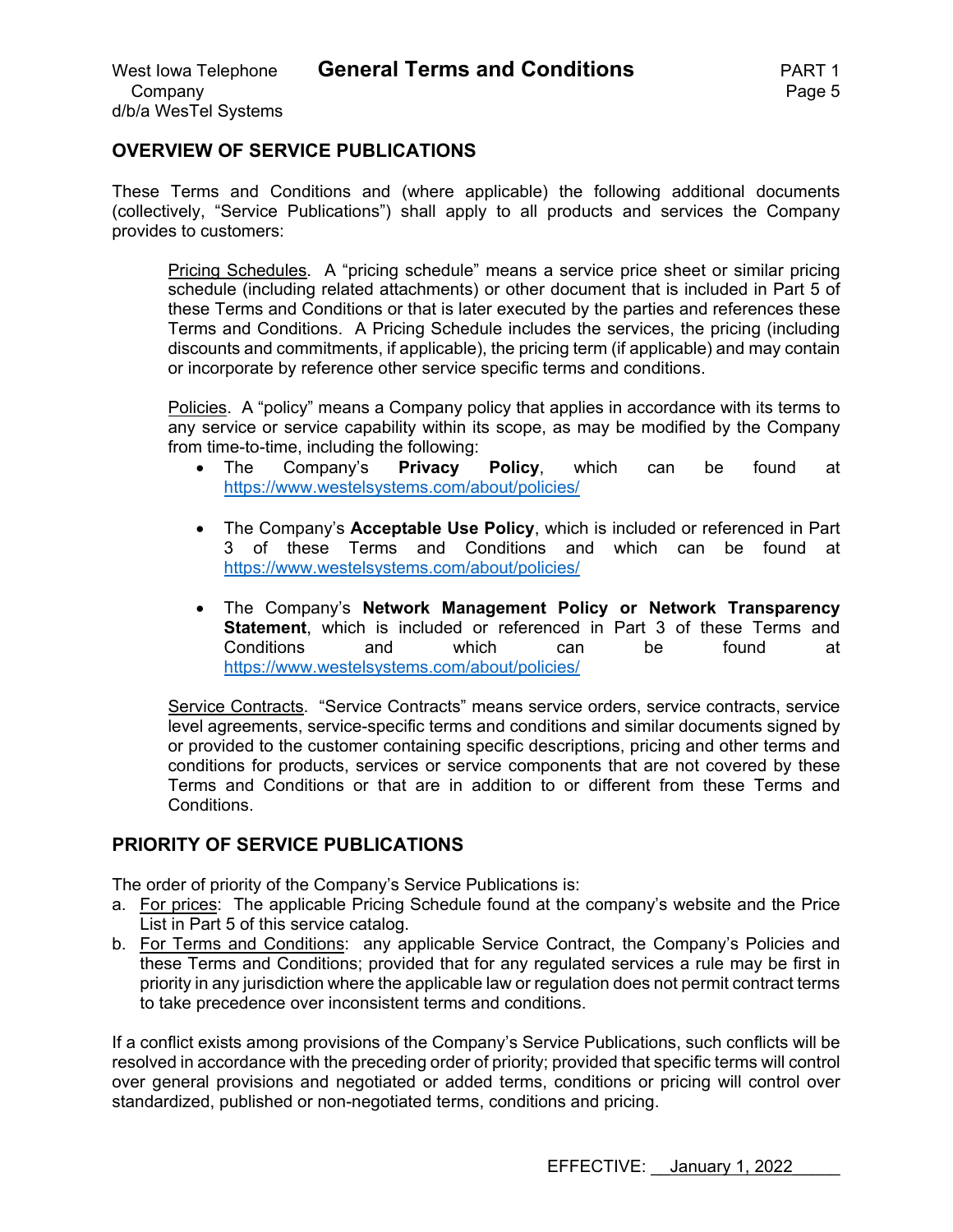# **CHANGES TO SERVICE PUBLICATIONS**

Unless otherwise provided in your Service Publications, the Company may revise its Service Publications at any time. If the Company revises a Service Publication, the revision has a materially adverse impact on customer, and the Company does not implement revisions that remedy such materially adverse impact within 30 days after receipt of notice from customer, then customer may, as customer's sole remedy, elect to terminate the affected service or service components as provided in Part 1, Section 1.7.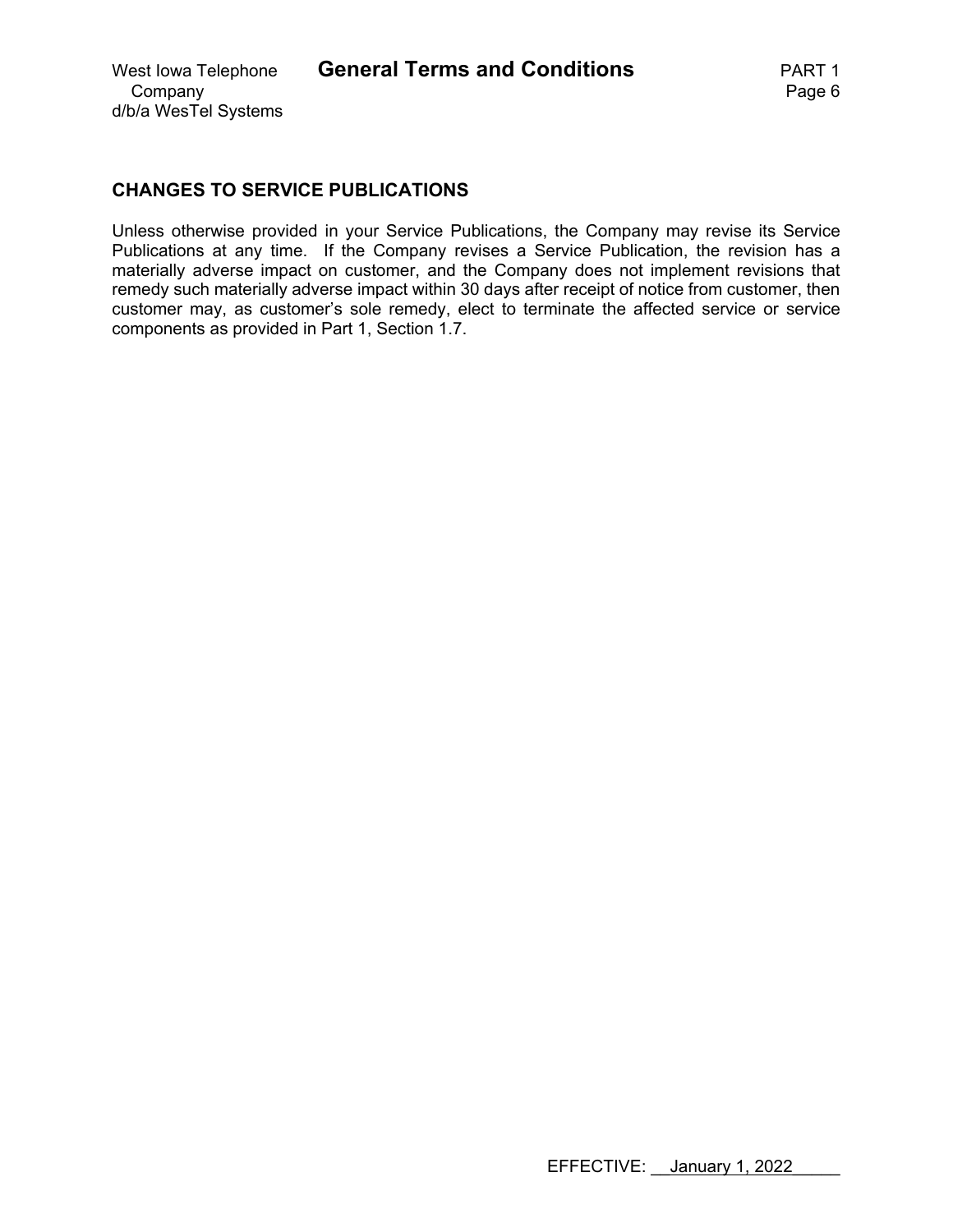#### **1.1 APPLICATION OF TERMS**

The General Terms and Conditions set forth in Part 1 of this Service Catalog apply to all products and services the Company provides customer pursuant to this Service Catalog and shall continue in effect so long as services are provided under this Service Catalog. To the extent applicable to any service, services are also subject to the service-specific terms and conditions set forth in other Parts of this Service Catalog.

In the event of any conflict between these General Terms and Conditions and the servicespecific terms and conditions set forth in other Parts of this Service Catalog, the servicespecific terms and conditions shall control.

#### **1.2 OBLIGATION AND LIABILITY OF THE COMPANY**

- 1. Availability of Facilities. The Company's obligation to furnish services is dependent upon its ability to secure and retain, without unreasonable expense, suitable facilities and rights for such facilities, except as provided for in 1.4 (7) Construction Charges.
- 2. Allowance for Failure of Service. The Company does not guarantee uninterrupted working of its service or equipment. In case service is interrupted other than by the negligence or willful act of the customer, an adjustment will be made in the amount of the charges for that portion of the service rendered inoperable. Any adjustment shall apply only if the interruption continues beyond twenty-four (24) hours after first noted by the Company. Adjustment will be made in the form of a bill credit. No other liability shall in any case attach to the Company.
- 3. Transmitting Messages Security. The Company does not transmit messages, but offers the use of its facilities, where available, for communications between parties, subject to these Terms and Conditions. Access to and use of any information or data obtained by customer or any user via use of service is at the customer or user's own risk, and the Company is not responsible for the accuracy, reliability or security of such information. The Company makes no attempt to verify accurate receipt of any messages and the Company is not responsible for any loss of data resulting from delays, non-deliveries, incorrect deliveries, viruses, e-mail filtering, service interruptions, etc. The Company makes no representations, warranties, or assurances regarding the security of any system or network or the protection or privacy of email or other information transferred or communicated through the Internet or any other system or network. The Company shall not be liable for any breach of security arising from or in connection with a customer's or user's use of service or the Company's network.
- 4. Use of Connecting Company Facilities. Facilities of other companies may be used in establishing connections to points not reached by this Company's facilities. In establishing connections with the facilities of other companies, the Company does not assume any liability for any action of the connecting company.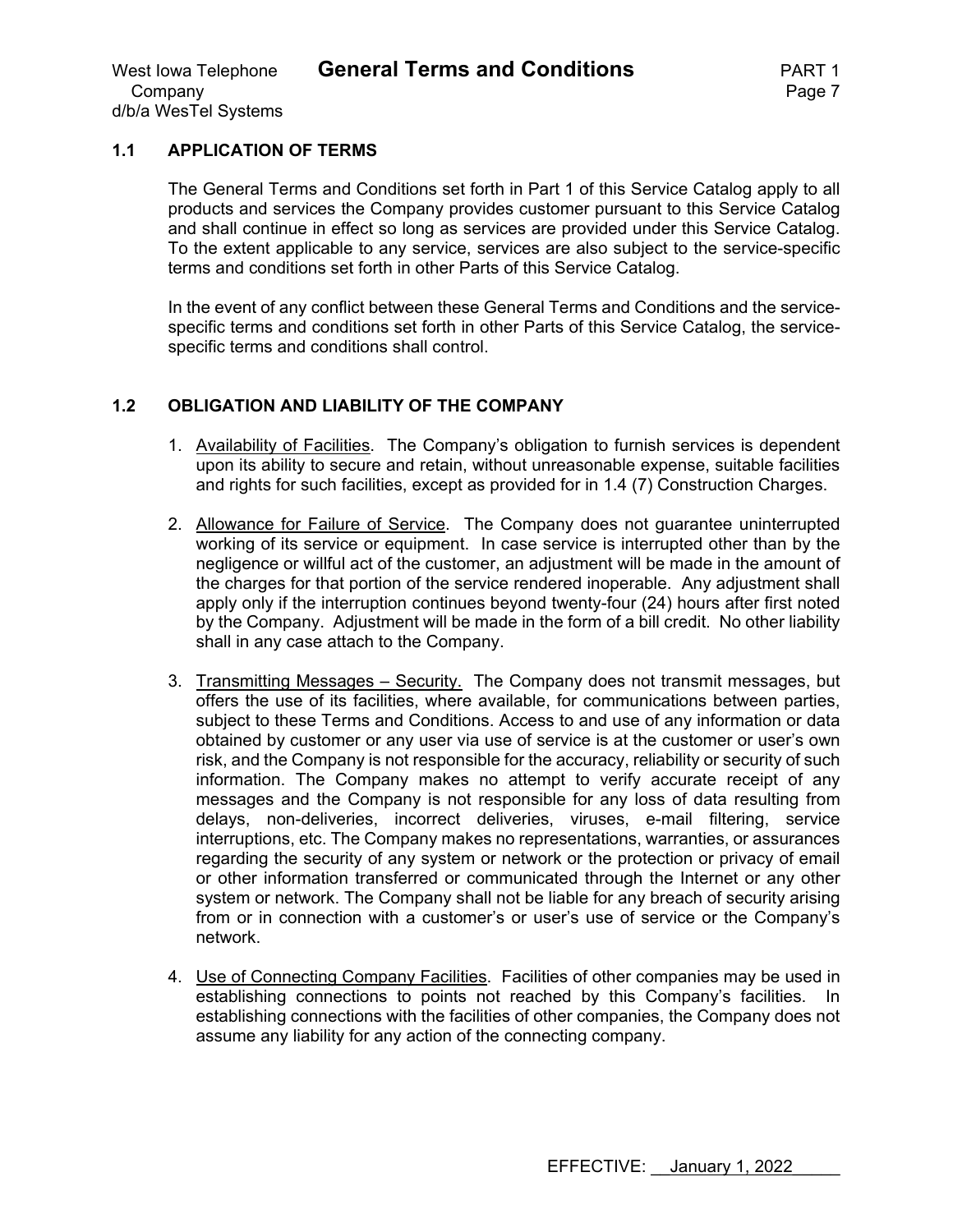Company **Page 8** d/b/a WesTel Systems

5. Defacement of Property. The Company shall exercise care in all work done on a customer's property. No liability shall attach to the Company by reason of any defacement or damage to the customers' property resulting from the existence of the Company's instruments, apparatus and associated wiring on such property, or by the installation or removal thereof, unless such defacement or damage is the result of the negligence of the Company, or its employees.

#### 6. Limitation of Liability

The Company shall not be liable for any damages arising out of or relating to:

- a. service defects, service levels, delays or any service error or interruption, including interruptions or errors in routing or completing any 911 or other emergency response calls or any other calls or transmissions (except for credits explicitly set forth in this Service Catalog);
- b. interoperability, access, or interconnection of the services with applications, data, equipment, services, content or networks provided by customer or third parties;
- c. lost or altered messages or transmissions;
- d. unauthorized access to or theft, alteration, loss, or destruction of customer's (or its affiliates', users' or third parties') applications, content, data, programs, information, networks or systems;
- e. equipment, network or facility maintenance, upgrades, modifications or relocations;
- f. any loss, damage, failure, or impairment of service in connection with customer premise equipment and wiring.
- g. force majeure events such as (but not limited to) acts of God, acts of nature, strikes, fire, war, riot, acts of terrorism and government actions;
- h. service, equipment, network, or facility failure caused by the loss of power; or
- i. service, equipment, network, or facility failure caused by the negligent or more culpable acts or omissions by customer (or its affiliates, users or third parties).

The customer indemnifies and saves the Company harmless against claims for libel, slander, or infringement of patents arising from combining such customer premise equipment and wiring with the facilities of the Company.

TO THE EXTENT PERMITTED BY LAW, THE COMPANY'S TOTAL LIABILITY FOR ANY CLAIM CONCERNING SERVICES OR EQUIPMENT PROVIDED UNDER THIS SERVICE CATALOG, INCLUDING FOR ANY EXPRESS OR IMPLIED WARRANTIES, IS LIMITED TO THE AMOUNT PAID FOR THE SERVICES OR EQUIPMENT WE PROVIDED, WHETHER SUCH CLAIM OR REMEDY IS SOUGHT IN CONTRACT OR TORT, INCLUDING NEGLIGENCE, STRICT LIABILITY OR OTHERWISE. TO THE EXTENT PERMITTED BY LAW, THE COMPANY SHALL NOT BE LIABLE FOR ANY CONSEQUENTIAL, INCIDENTAL, INDIRECT, PUNITIVE, SPECIAL OR TREBLED OR ENHANCED DAMAGES, INCLUDING, BUT NOT LIMITED TO LOST PROFITS, LOST BUSINESS, OR OTHER COMMERCIAL OR ECONOMIC LOSS, WHETHER SUCH DAMAGES ARE CLAIMED FOR BREACH OF CONTRACT, NEGLIGENCE OR OTHERWISE AND WHETHER OR NOT WE HAVE BEEN ADVISED OF THE POSSIBILITY OF SUCH DAMAGES.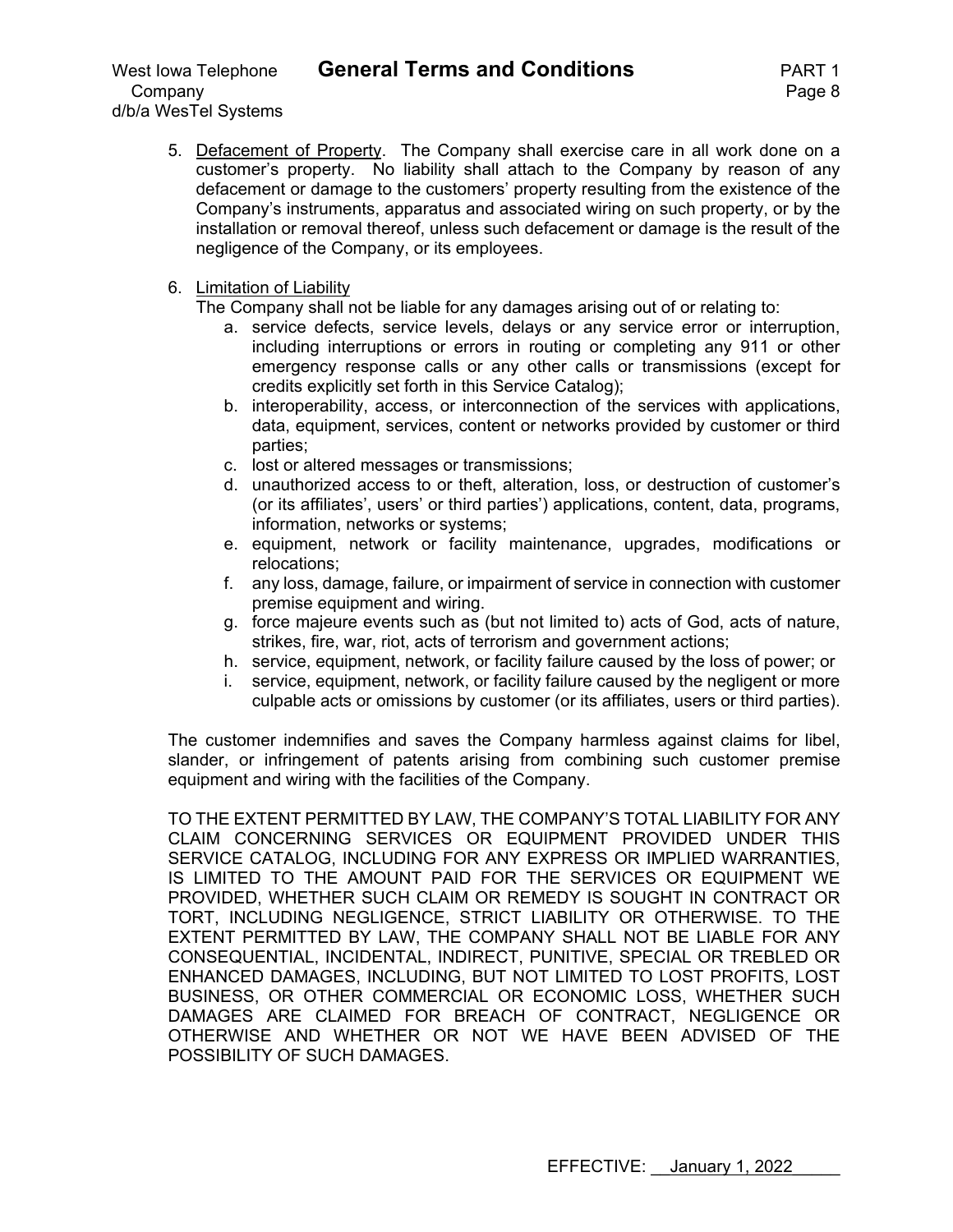# **1.3 ESTABLISHMENT AND MAINTENANCE OF CREDIT**

- 1. Establishment of Credit. The Company is not obligated to provide service to any individual or firm that owes for services previously rendered by the Company at the same or a different address, until arrangements have been made to liquidate such previous indebtedness to the Company. Applicants for service may be required to pay in advance of installation, the service connection, installation and/or construction charges and any recurring charges to be assessed on the first monthly bill statement. In order to ensure the payment of all charges due for its service, the Company may require any customer to establish and maintain credit in one or more of the following ways:
	- a. by authorizing a commercial credit check by the Company.<sup>1</sup>
	- b. by furnishing credit references acceptable to the Company.
	- c. by means of a cash deposit.
	- d. by advanced payment of service connection, installation, construction, and first monthly recurring service charges.
- 2. Amount of Deposits

 $\mathcal{L}_\text{max}$  , where  $\mathcal{L}_\text{max}$  is the set of the set of the set of the set of the set of the set of the set of the set of the set of the set of the set of the set of the set of the set of the set of the set of the se

- a. The Company may require a deposit in order to establish service.
- b. The amount of deposit required shall not be more than the maximum charge for three months service or as may be required by the Company in cases involving service for short periods or special occasions. The Company may require the customer to increase the amount of the deposit at any time, if the charges billed against the customer are found to warrant such an increase.
- c. The Company will maintain records which show the name and address of each depositor, the amount and date of the deposit and each transaction concerning the deposit. Unclaimed deposits shall be disposed of in accordance with law.
- d. A receipt of deposit will be furnished to each customer from whom a deposit is received. Upon customer request, duplicate receipts will be provided to customers who have lost their receipt if the deposit is substantiated by the Company records.
- 3. Deposits and Collection Practices. The fact that a deposit has been made in no way relieves the applicant or customer from complying with the Company's regulations as to advance payments and the prompt payment of bills; nor constitutes a waiver or modification of the regular practices of the Company providing for the discontinuance of service for non-payment of sums due the Company for services rendered. The Company may discontinue service to any customer failing to pay current bills regardless of the fact that such customer has made a deposit with the Company to secure payment of such bills, or has furnished the Company with a guarantee in writing for such bills.

 $1$  Companies who make use of commercial credit checks may incur reporting obligations under Red Flag Privacy reporting rules.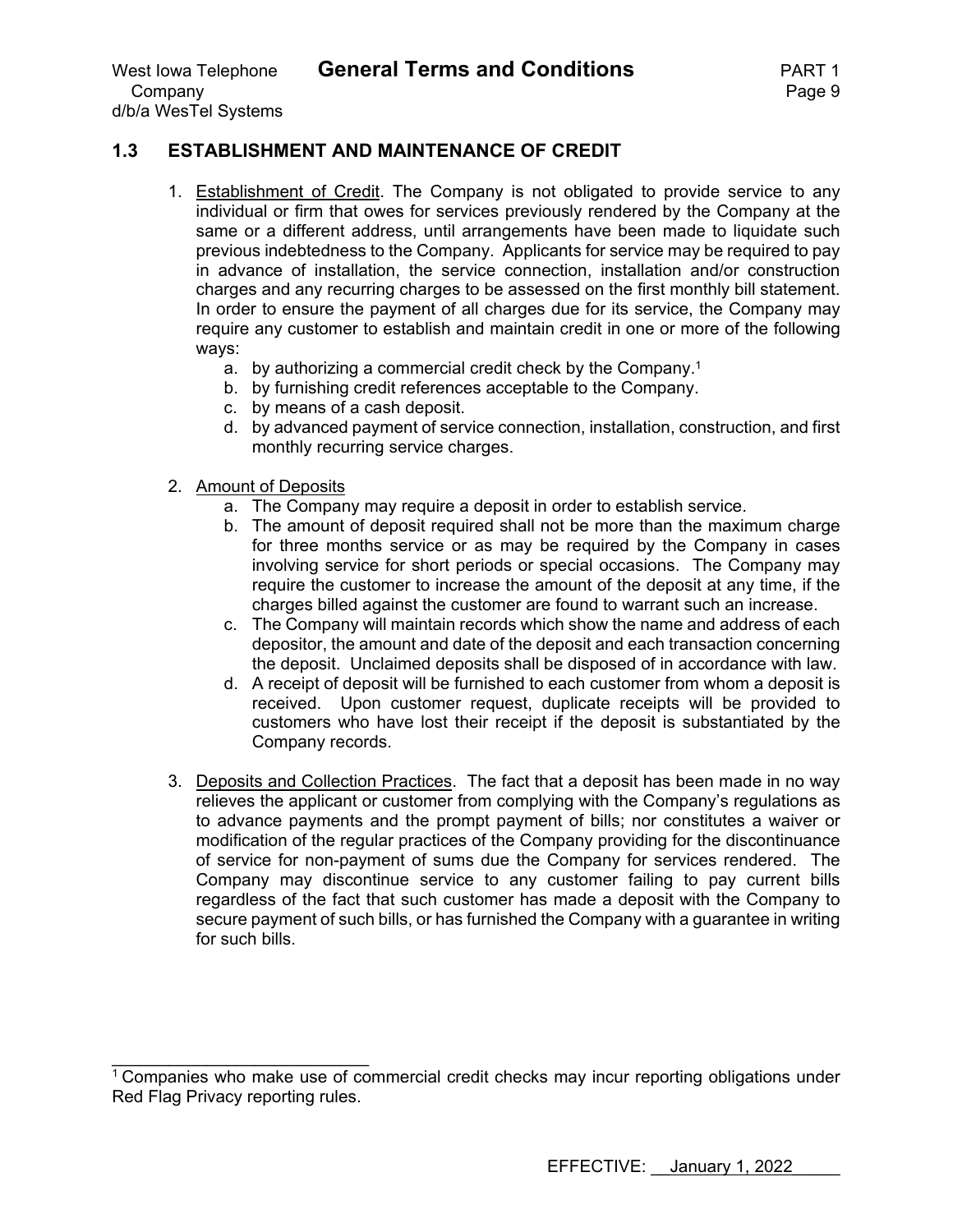# West Iowa Telephone **General Terms and Conditions** PART 1

#### 4. Deposit Refunds

- a. The deposit shall be refunded or credited to the customer after not more than 12 consecutive months of prompt payment, unless the Company has documented information which indicates the deposit is necessary to insure payment.
- b. Interest on deposits (if applicable), will accrue at the level determined by the Company and as listed in Part 5.
- 5. Criteria for Procurement of Deposits. The Company will use the following criteria to determine whether to request a deposit:
	- a. False credit information
	- b. Unsatisfactory credit history
	- c. Requests for special construction or equipment

# **1.4 ESTABLISHMENT AND FURNISHING OF SERVICE**

- 1. Application for Service. Applications for service may be made orally or in writing. These applications become contracts upon the establishment of service. In addition to any required deposit, applicable recurring charges will appear on the first monthly bill statement, and non-recurring service and construction charges may also be required in advance. The terms and conditions specified for such contracts are subject to these Terms and Conditions as applicable to the service to be furnished. Any change to these Terms and Conditions shall act as a modification of the contract to that extent, without further notice.
- 2. Access Rights. Customer will in a timely manner allow the Company access as reasonably required for the services to property and equipment that customer controls and will obtain at customer's expense timely access for the Company as reasonably required for the services to property controlled by third parties such as Customer's landlord. The Company will coordinate with and, except in an emergency, obtain customer's consent to enter upon customer's property and premises, which consent shall not be unreasonably withheld. Access rights include right to construct, install, repair, maintain, replace and remove equipment and/or facilities (including access lines and network facilities) and the right to use ancillary equipment space outside or within a building for customer's connection to the Company's network. Except as otherwise agreed by the Company, the customer must furnish any conduit, holes, wireways, wiring, plans, equipment, space, power/utilities and other items as the Company reasonably requires for the services and will obtain any necessary licenses, permits and consents (including easements and rights-of-way). Customer must provide the Company timely information and access to customer's facilities and equipment as the Company reasonably requires for the services, according to a mutually agreed schedule.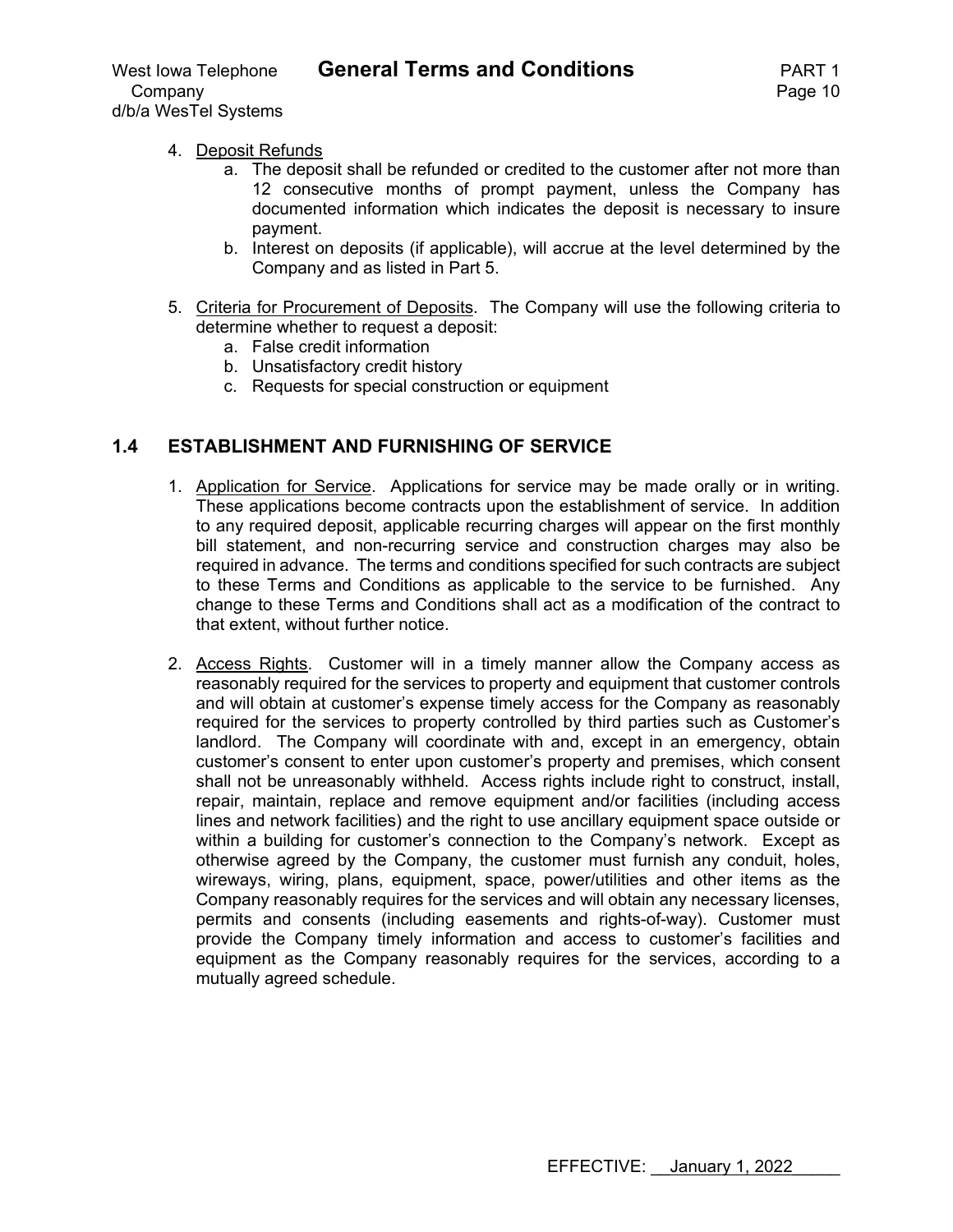3. Safe Working Environment. Customer will ensure that the location at which the Company installs, maintains, or provides services is a safe working environment, free of Hazardous Materials and reasonably suitable for the services. For purposes of the preceding, "Hazardous Materials" mean any substance or material capable of posing an unreasonable risk to health, safety or property or whose use, transport, storage, handling, disposal or release is regulated by any law related to pollution, to protection of air, water or soil or to health and safety. The Company shall have no obligation to perform work at a location that is not a suitable and safe working environment or to handle, remove or dispose of Hazardous Materials.

- 4. Alterations. The customer agrees to notify the Company promptly whenever alterations or new construction on premises owned or leased by the customer necessitate changes in the Company's facilities. The customer agrees to pay the Company's charges for such changes.
- 5. Maintenance and Repairs. All expense of maintenance and repair of services or facilities provided by the Company will be borne by the Company. The customer will be held responsible for restoration or replacement costs in case of loss of, damage to, or destruction of any of the Company's facilities not due to normal use. Customers may not rearrange, disconnect, or remove or permit others to rearrange, disconnect, or remove any Company owned facility installed by the Company unless provided elsewhere in these Terms and Conditions.
- 6. Unusual Installation Costs. Where special requirements of the customer involve unusual construction or installation, the customer may be required to pay additional costs as provided elsewhere in these Terms and Conditions.
- 7. Construction Charges.
	- a. The Company may assess construction charges for the installation of facilities beyond the existing Company facilities.
	- b. The Company may assess construction charges to the appropriate party which may include, but is not limited to, the service applicant, individual owner, or land developer.
	- c. Construction charges may include all costs associated with the installation of facilities, including but not limited to, engineering, labor, legal, material, rightof-way, and contractor costs.
	- d. Full payment of construction charges is required prior to the commencement of the work.
	- e. The party paying the construction charges does not obtain any rights of ownership or any other rights pertaining to facilities installed by the Company. All facilities installed by the Company shall be under its exclusive control.
	- f. Types of Network Additions governed by Construction charges may include:
		- 1) Line Extensions
		- 2) Temporary or Speculative additions
		- 3) Special Type or Request
		- 4) Real Estate Developments and Subdivisions
		- 5) Multi-Dwelling Units or Apartment Complexes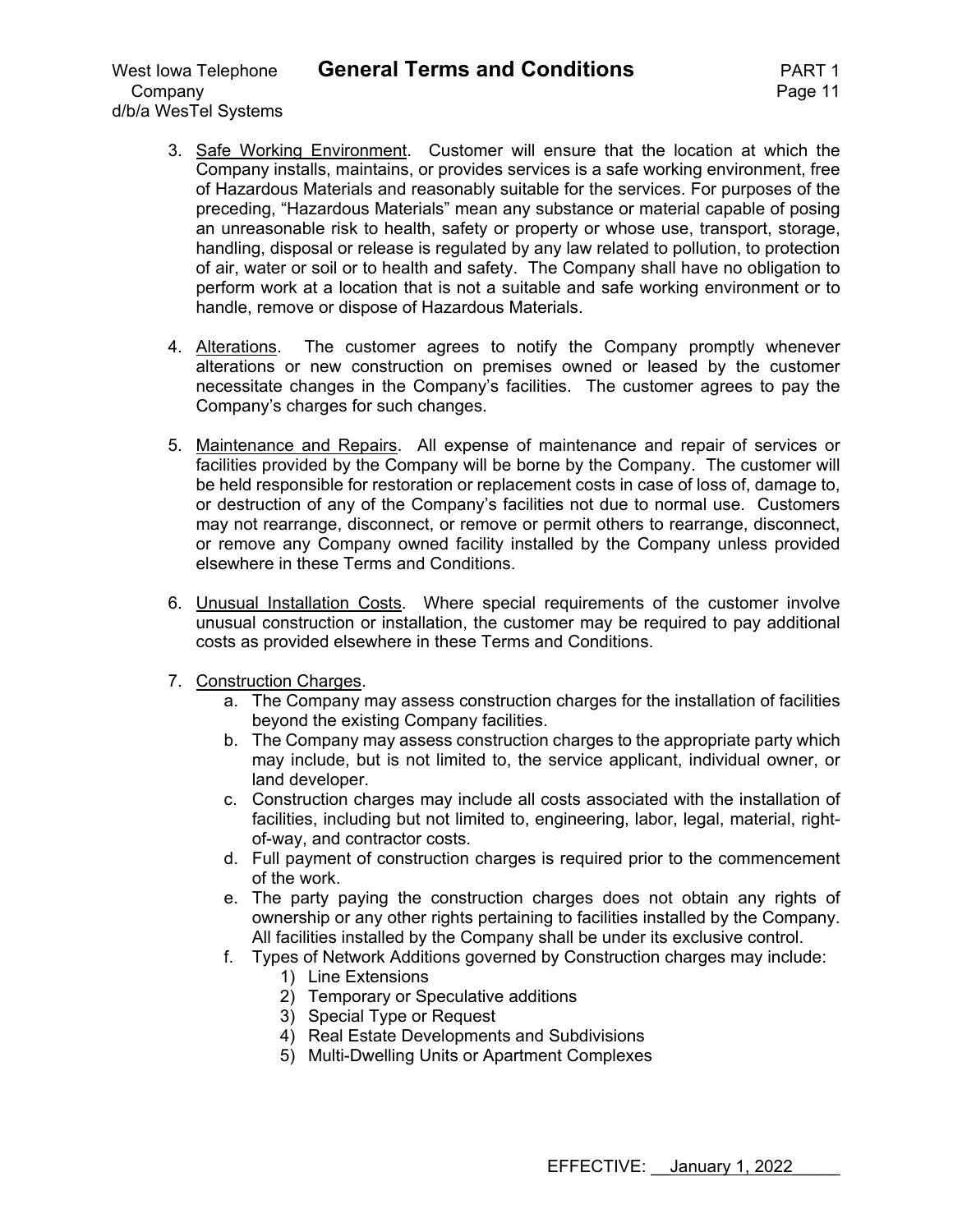- 8. Installation and Service Charges
	- a. Service charges for Telephone, Broadband and Cable Television services apply to connect, move, or change each individual service and facilities according to the components of work required.
	- b. The Company may allow service charges for bundled services that are lower than the sum of the individual service charges for each respective service.
	- c. Please refer to Part 5 for a listing of our Service Charges.
	- d. Service Charges are in addition to the other applicable rates and charges located in other parts of these Terms & Conditions, including Construction Charges.
	- e. Service Charges **do apply** for:
		- 1) Establishing service at the customer's request.
		- 2) Move of service from one premise to another at the customer's request.
		- 3) Account name changes at the customer's request.
		- 4) Changes of service type, features, etc. at the customer's request.
		- 5) Rearrangement or relocation of facilities at the customer's request.
		- 6) Reconnecting a service after disconnection for non-payment.
		- 7) Service check charges for visits to customer premises when the service trouble is determined to be caused by the customer premise equipment and wiring.
	- f. Service Charges **do not apply**:
		- 1) When any change is made and initiated by the Company.
		- 2) When services are reestablished at a secondary location immediately following the rendering of the customer's primary location as unfit for occupancy, due to fire, flood, etc.
- 9. Minimum Contract Period
	- a. Except as specified elsewhere in these Terms and Conditions, the minimum contract period is one month from the date service or additions to service are established and the minimum charge is the authorized rate for one month. For purposes of rate administration each month is considered to have 30 days.
	- b. The Company may require a contract period longer than one month at the same location for unusual construction necessary to meet special demands and involving extra costs.

# **1.5 NETWORK CONNECTIONS AND USE OF SERVICE AND FACILITIES**

1. Demarcation Point. Customers are connected to the Company's network at a point of demarcation. The demarcation point is either outside or inside the premise and is typically the location where the Company's network is terminated and grounded. Connection of new inside station wiring to the network shall only be made at the demarcation point. Connections of inside station wiring to the network, and any installation of customer premise equipment, shall only be made at the demarcation point and shall be made in accordance with any applicable state or federal laws governing the installation and use of customer premise equipment and wiring. It is the customer's responsibility to ensure compliance with any applicable federal or state laws, including but not limited to Part 68 and/or Part 76 of the FCC rules, the National Electric Code, and other FCC and Iowa rules and regulations.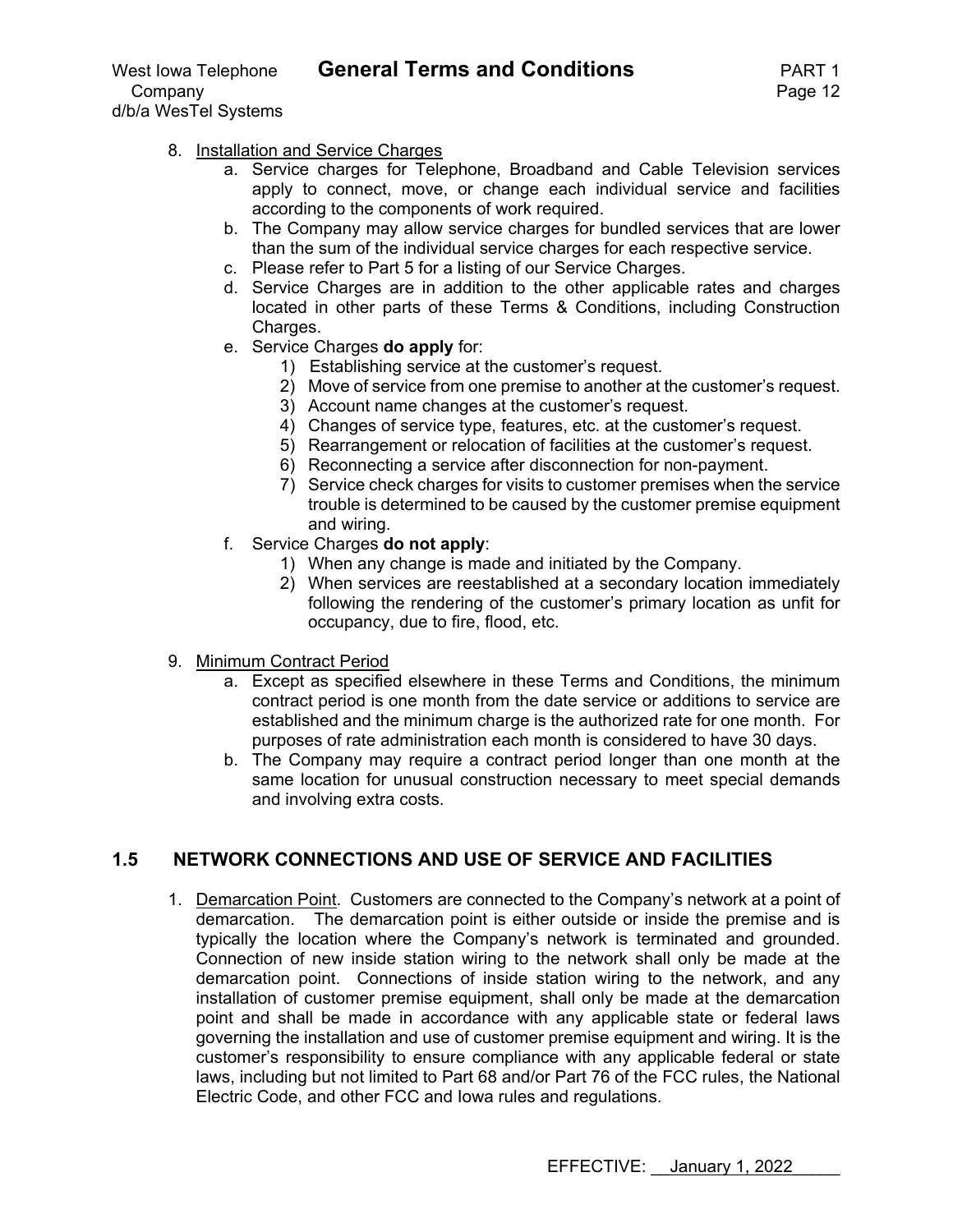Company **Page 13** d/b/a WesTel Systems

#### 2. Use of Customer Service

- a. Service is furnished on retail basis for residential or business use only. Service accounts are assigned to customers only, and the customer(s) in whose name the account is established will be the account owner(s) for all purposes. Account owners shall be responsible for any and all use of the subscribed service. Customers will cooperate with the Company to prevent third parties from gaining unauthorized access to services via the customer's facilities.
- b. Services must be used in compliance with applicable Service Publications, including all applicable Company policies. Without limiting the preceding, customers shall not use services for fraudulent, abusive, unlawful, or destructive purposes or in any manner that causes interference with the Company's or another service subscriber's use of the Company-provided network.
- c. Services may not be resold, except as authorized in a specific Service Contract signed by authorized representatives of both the permitted reseller and the Company.
- 3. Connection of Customer Premise Equipment and Wiring
	- a. Except when leased from, licensed from, or otherwise provided by the Company, all premise equipment and wiring after the demarcation point is the property and responsibility of the property owner.
	- b. Customers may provide and install their own customer premise equipment and wiring after the demarcation point so long as no electronic or physical harm is caused to the Company's network. If the Company determines the customer premise equipment and wiring is causing or is likely to cause interference or hazard to the network, the Company will take such action as it deems necessary for the protection of the Company's network. After notification by the Company of such interference or hazard, the customer shall discontinue such use and disconnect such premise equipment and wiring. Failure of the customer to conform to this requirement may result in suspension of service.
	- c. Customers are not permitted to physically cut, improperly terminate, substantially alter, or otherwise destroy the Company's owned premise equipment and wiring before the demarcation point.
	- d. The Company's network is not represented as being adapted to the use of all customer premise equipment and wiring. The Company shall not be responsible for: (a) the through transmission of signals generated by the customer premise equipment or for the quality of or defects in, such transmission; (b) the reception of signals by the customer premise equipment.
	- e. The Company shall not be responsible to the customer if changes in criteria in these Terms and Conditions or changes in any of the facilities, operations or procedures of the Company render any customer premise equipment and wiring obsolete, or requires modification of such equipment and wiring.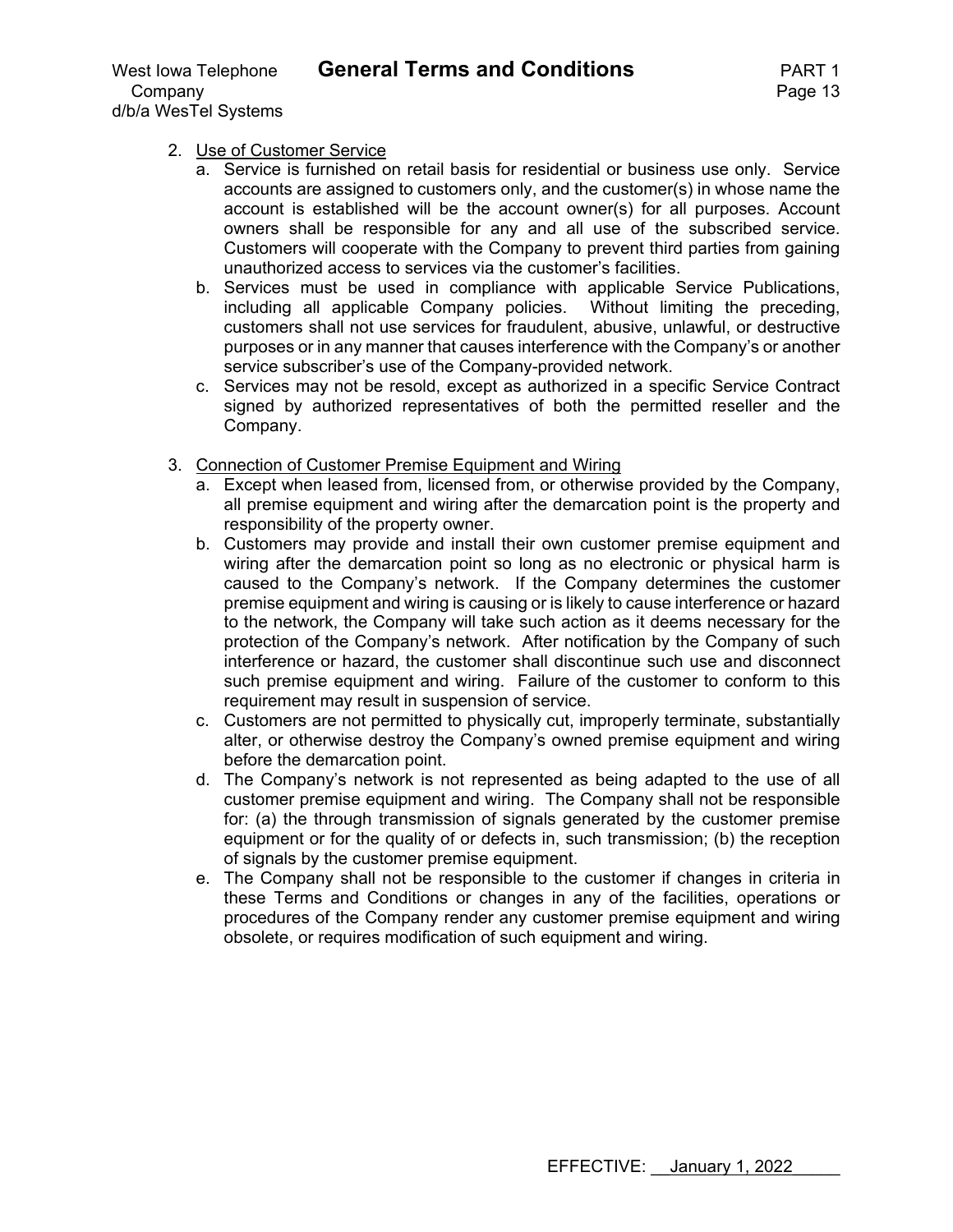Company **Page 14** d/b/a WesTel Systems

- f. Where the Company leases, licenses or otherwise provides equipment, such equipment is provided to customer for the term of service and solely for use in connection with lawfully receiving and using service. All such equipment remains the property of the Company. When service is cancelled or disconnected, the customer must return any such equipment to the Company during regular business hours, Monday through Friday (except holidays). The equipment must be returned to the Company in the same condition as installed or received, except for normal wear and tear. All such equipment must be returned to the Company's business office or an alternative location designated by the Company at the time of cancelation or disconnection. If a customer is unable to travel to the Company's business office or other designated location to return the equipment, the customer may request pick-up. Provision of pick-up service is solely at the Company's option and the Company's refusal or failure to provide pick-up service will not excuse the customer's obligation to return equipment. If the Company agrees to provide pickup service, pick-up will occur during the business week and only during regular business hours. There may be a fee for pick-up, which customer will be informed of when pick-up service is requested, and which will be payable at time of pick-up. If a customer fails to return equipment at the time of cancellation or disconnection of service, the customer may be liable to the Company for an equipment recovery fee as set forth in Part 5 of these Terms and Conditions.
- g. The customer is responsible for the maintenance and safekeeping of all equipment placed in or on the customer's premises. The Company has no responsibility for replacing equipment destroyed or damaged by the customer's misuse, abuse, or neglect. In the event that any equipment provided by the Company is destroyed, damaged (ordinary wear and tear excepted), lost or stolen while in the customer's possession, the customer may be liable to the Company for an equipment recovery fee as set forth in Part 5 of these Terms and Conditions.

# **1.6 PAYMENT FOR SERVICE AND FACILITIES**

1. Payment for Service. Unless otherwise agreed upon, all customers shall pay for services and facilities monthly in advance. All bills for services are due not less than 20 days after the bill is rendered. When a customer is connected or disconnected, or for other cause the service received deviates by more than twenty-four consecutive hours from the normal billing period, the bill shall be prorated. If the prorating indicates a refund is due, the refund shall be accomplished by bill credit. Failure to receive a bill does not relieve the customer of the responsibility for payment.

# 2. Application of Residence and Business Rates

- a. Residence rates apply at the following locations:
	- i. In a private residence where business listings are not provided.
	- ii. In private apartments of hotels, rooming house, or boarding houses where service is confined to the customer's use.
	- iii. In college fraternity or sorority houses where individual access line service is provided.
- b. Business rates apply at the following locations:
	- i. all locations that are not defined as a residence in (a) above.
	- ii. in any location where the listing of service at that location indicates a business, trade, or profession.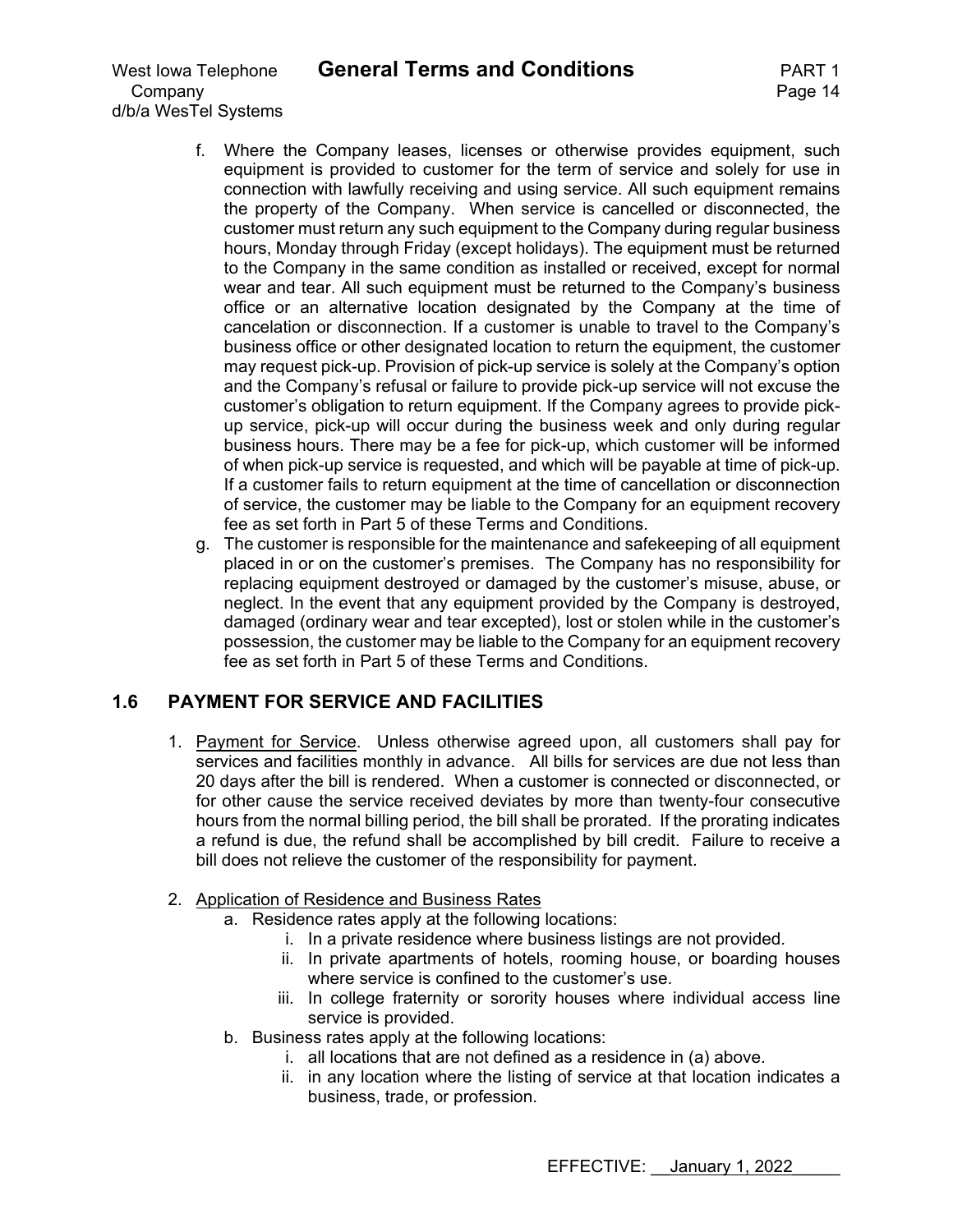Company **Page 15** d/b/a WesTel Systems

- 3. Taxes or Fees Billed to Customers
	- a. Except as otherwise expressly provided, pricing is exclusive of and customer shall be solely responsible for (i) applicable taxes (excluding those on the Company's net income) relating to the sale, transfer of ownership, installation, license, and the use or provision of service (ii) surcharges, recovery fees, customs clearances, fees, duties, levies, shipping charges, and other similar charges relating to the sale, transfer of ownership, installation, license, or the use or provision of the services and (iii) charges imposed in connection with governmentally imposed costs and fees (such as USF, PICC, payphone service provider compensation, E911 and telecommunications relay service charges, and charges authorized by the FCC and included in the Company's interstate tariffs) and the expenses incurred by the Company reasonably relating to such costs and fees.
	- b. The Company will bill and the customer shall pay all applicable taxes and other charges and fees described above (including any associated interest and penalties resulting from customer's failure to timely pay the taxes or other charges and fees), except to the extent customer provides a valid exemption certificate prior to the delivery of services.
- 4. Service Check Customer Premise Equipment and Wiring and Repairs
	- a. A service check will be performed when a customer requests the Company to perform a check of its facilities up to the demarcation point.
	- b. Where feasible, customers will also be encouraged to unplug Customer Premise Equipment or disconnect all inside wiring at the demarcation point so as to self-diagnose where their wiring or equipment may be causing an out of service condition.
	- c. A Wire Maintenance Plan is available to residential customers. A set monthly fee may cover maintenance of approved Customer Premise Equipment and Wiring.
	- d. No charges will be assessed when a service check is performed and:
		- i. The Company determines the trouble exists on the Company's side of the demarcation point; or
		- ii. The Company identifies or repairs any trouble on the customer's side of the demarcation point and the customer does purchase a wire maintenance plan.
	- e. Charges will be assessed when a service check is performed, and the customer requests the Company identify or repair any trouble on the customer's side of the demarcation point and the customer does not purchase a wire maintenance plan.
- 5. Late Payment Charges
	- a. All bills for which full payment has not been received or paid before the last date for timely payment may be subject to a late payment charge.
	- b. Late payment charges shall be as listed in Part 5.
- 6. Returned Check Charge
	- a. An administrative charge may be assessed for each occasion that a check, bank draft, or electronic funds transfer item is returned unpaid to the Company.
	- b. Returned Check charges shall be as listed in Part 5.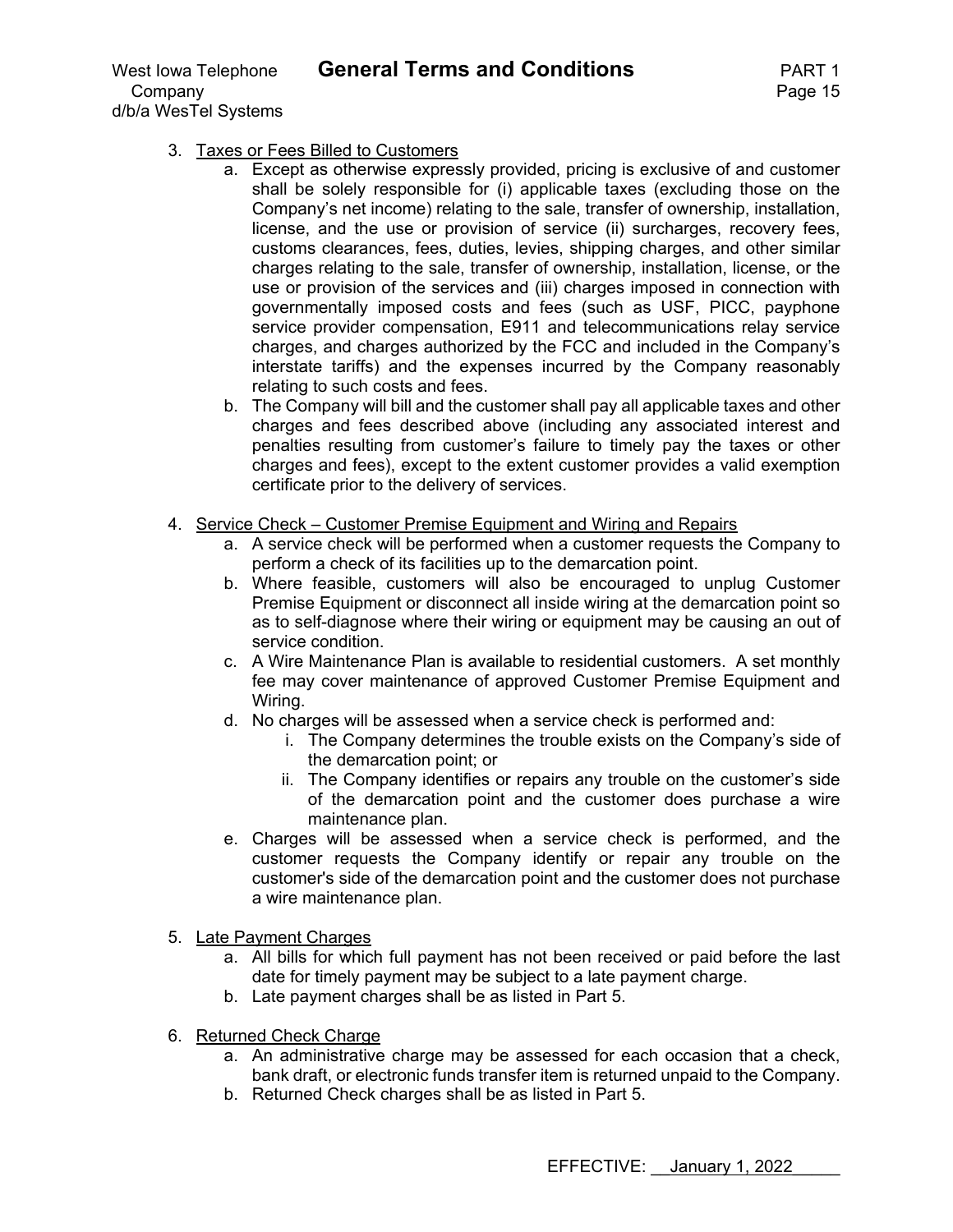#### 7. Service Charge for Reconnection

- a. Where service has been discontinued for non-payment of a due bill, applicable service charges as listed in Part 5 shall apply.
- b. Where service has been discontinued for the non-payment of a due bill, the customer may be required to reestablish credit as defined in Establishment and Maintenance of Credit.
- c. The maximum payment for restoration of service that existed prior to disconnection shall be the total past due amount, applicable nonrecurring charges and if appropriate, an Advance Payment and Deposit as specified elsewhere in these Terms and Conditions.
- 8. Adjustment of Charges. In the event of an adjustment of charges for overbilling or underbilling by the Company, a correction (refund or charge) may be made of the full amount of difference for a period not to exceed ninety days. When the period or amount for which overbilling cannot be fixed from available records, the maximum refund or credit will not exceed an estimated amount of such billing.

# **1.7 TERMINATION OR SUSPENSION OF SERVICE**

- 1. Termination or Suspension. Notwithstanding any agreed or required minimum term, service may be suspended or terminated as follows:
	- a. **Material Breach**. If customer fails to perform or observe any material term or condition of service, including non-payment of charges, and such failure continues unremedied for 30 days (5 days for customer's failure to fulfill its payment obligations, including failure to pay a required deposit) after receipt of notice, the Company may terminate (or may suspend and later terminate) the affected service.
	- b. **Materially Adverse Impact**. If the Company revises a Service Publication, and the revision has a materially adverse impact on customer and the Company does not produce a revision that remedies such materially adverse impact within 30 days after receipt of notice from customer, then customer may, as customer's sole remedy, elect to terminate the affected service on 30 days' notice to the Company, given not later than 90 days after customer first learns of the revision to the Service Publication. "Materially adverse impacts" do not include changes to standard pricing, changes required by governmental authority, or assessment of or changes to additional charges such as governmentally imposed costs and fees (such as USF, PICC, E911 and telecommunications relay charges).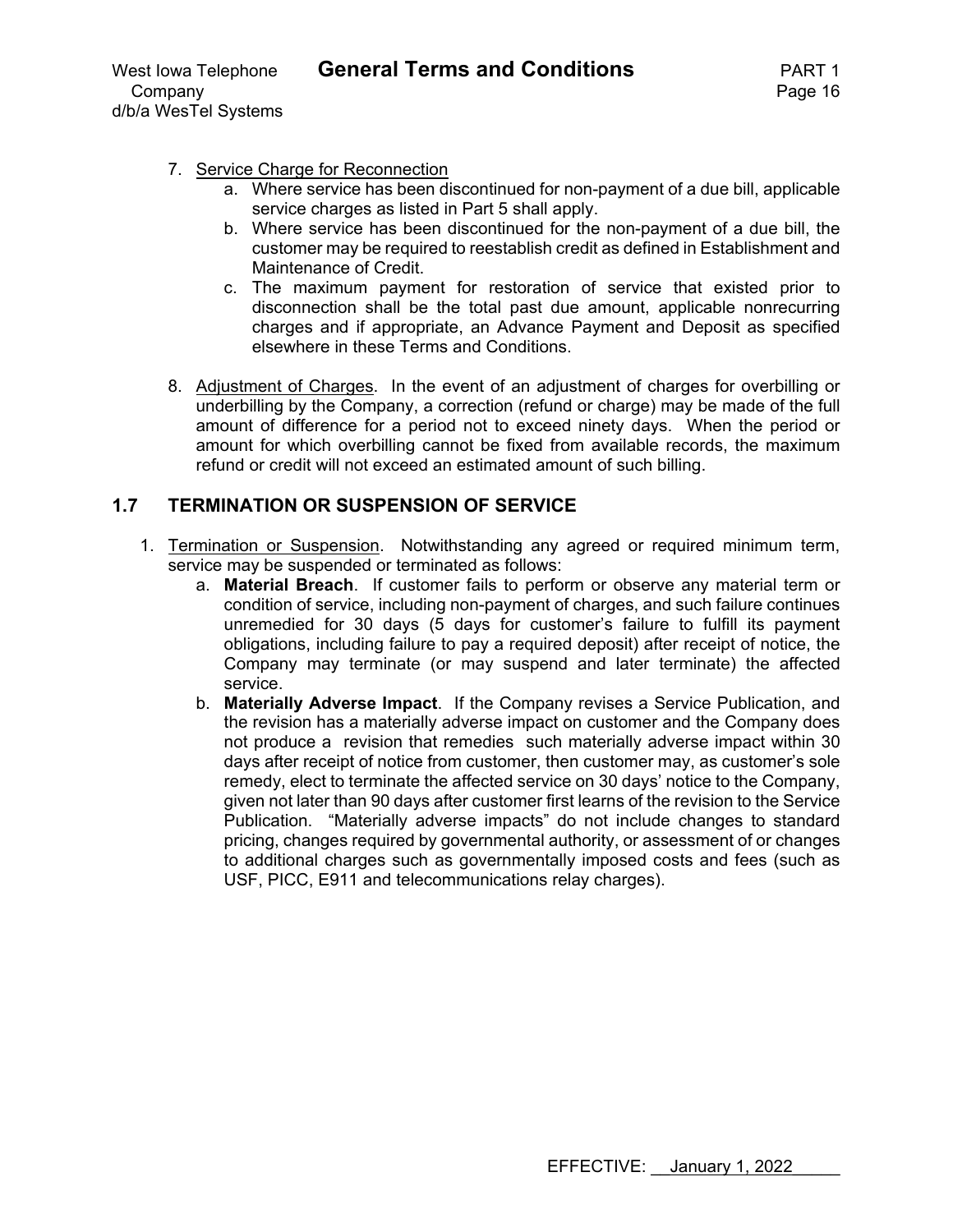Company **Page 17** d/b/a WesTel Systems

- c. **AUP; External Service Threats; Government Action**. If customer fails to rectify a violation of the Acceptable Use Policy ("AUP") within 5 days after receiving notice from the Company, the Company may suspend the affected service. The Company reserves the right, however, to suspend or terminate immediately when: (i) the Company's suspension or termination is in response to multiple or repeated AUP violations or complaints; (ii) the Company is acting in response to a court order or governmental notice that certain conduct must be stopped; or (iii) the Company reasonably determines that (A) it may be exposed to sanctions, liability, prosecution or other adverse consequences under applicable law if the Company were to allow the violation to continue; (b) such violation may harm or interfere with the integrity, normal operations or security of the Company's network or networks with which the Company is interconnected or may interfere with another customer's use of the Company's services, network or the Internet; or (c) such violation otherwise presents an imminent risk of harm to the Company, the Company's customers or its or their respective users or employees.
- d. **Fraud or Abuse**. The Company may terminate or suspend an affected service immediately by providing customer with as much advance notice as is reasonably practicable under the circumstances if customer, in the course of breaching any applicable terms of service: (i) commits a fraud upon the Company; (ii) uses the service to commit a fraud upon another party; (iii) unlawfully uses the service; (iv) abuses or misuses the Company's network or service; (v) interferes with another customer's use of the Company's network or services; (vi) engages in unsafe, abusive or excessively disruptive conduct toward the Company or the Company's employees or (vii) attempting to avoid the payment, in whole or in part, of any charges by any means or device (mere non-payment of billed charges will not be considered grounds for termination or suspension under this subsection (d)(vii)).
- e. **Hazardous Materials**. If the Company encounters any hazardous materials at the service location, the Company may terminate the affected services or may suspend performance until customer removes and remediates the hazardous materials at customer's expense in accordance with applicable law.
- f. **Withdrawal of Services**. The Company may discontinue providing a service by providing customer with as much advance notice as is reasonably practicable under the circumstances where the Company generally discontinues providing the service to similarly situated customers.
- 2. Notice of Disconnection. The notice of pending disconnection required by these Terms and Conditions shall be a written notice setting forth all reasons for the notice, and the final date by which the account is to be settled or specific action taken. The notice shall be considered rendered to the customer when (a) deposited in the U.S. mail with postage prepaid or (b) when sent electronically to the customer contact information on file. The final date shall be not less than five days after the notice is rendered. The notice will include a toll free or collect number where a customer can obtain additional information.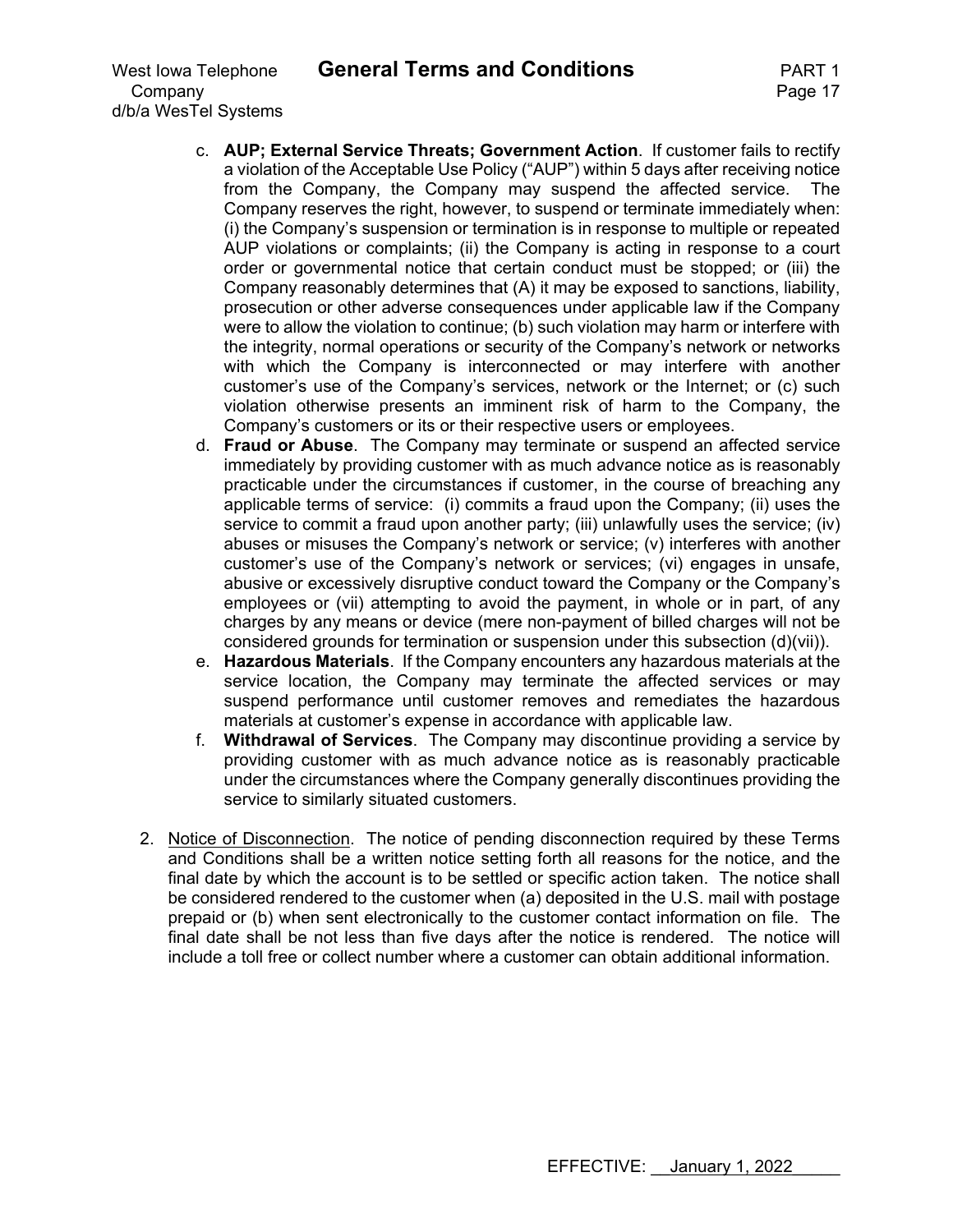#### **1.8 CUSTOMER COMPLAINTS AND DISPUTES**

- 1. A customer or prospective customer may initiate a complaint with the Company on any relevant matter by telephone, in person, via email, or in writing directed to the Company at any of its offices. The customer may at any point during resolution of the complaint seek review by a Supervisor or Manager.
- 2. If the complaint is related to Telephone Service, upon investigation and final resolution by the Company, if the customer wishes further review, the customer should direct all appropriate information to the Iowa Utilities Board, Customer Service, 1375 E. Court Avenue, Room 69, Des Moines, Iowa 50319-0069, toll free at 877-565-4450, or customer@iub.iowa.gov
- 3. In the event of a dispute concerning a bill, the Company may require the customer to pay a sum of money equal to the amount of the undisputed portion of the bill. Following payment of the undisputed amount, efforts to resolve the complaint, shall be made using the procedures listed following.
- 4. Within 15 days of the bill date of a disputed bill, the Company must receive from the customer an itemized statement in writing which identifies the disputed charges and reasonably explains the basis of the dispute. Failure to comply with this requirement shall mean the bill is deemed correct and all amounts are due to the Company.
- 5. The Company shall review the customer's statement of disputed charges and shall issue a written initial determination within 15 days after receipt to set forth the Company's proposed resolution of the dispute charges.
- 6. If the customer is not satisfied with the Company's proposed resolution, the customer must advise the Company in writing within 15 days after receipt of the Company's initial determination, of the specific reasons for the dissatisfaction and provide any additional information the customer deems pertinent or relevant to the dispute.
- 7. Within 15 days after the Company's receipt of additional information, the Company shall make its final determination and resolution of the disputed charges based upon all documentation or information available to the Company.
- 8. If the customer continues to withhold payment of any disputed amounts, determined to be owed to the Company, the customer's account shall be deemed to be past due, and subject to termination.
- 9. In the event that the Company and a customer are unable to resolve a dispute, either party may refer the matter to

 $\boxtimes$  any court with suitable jurisdiction, or

 $\Box$  binding arbitration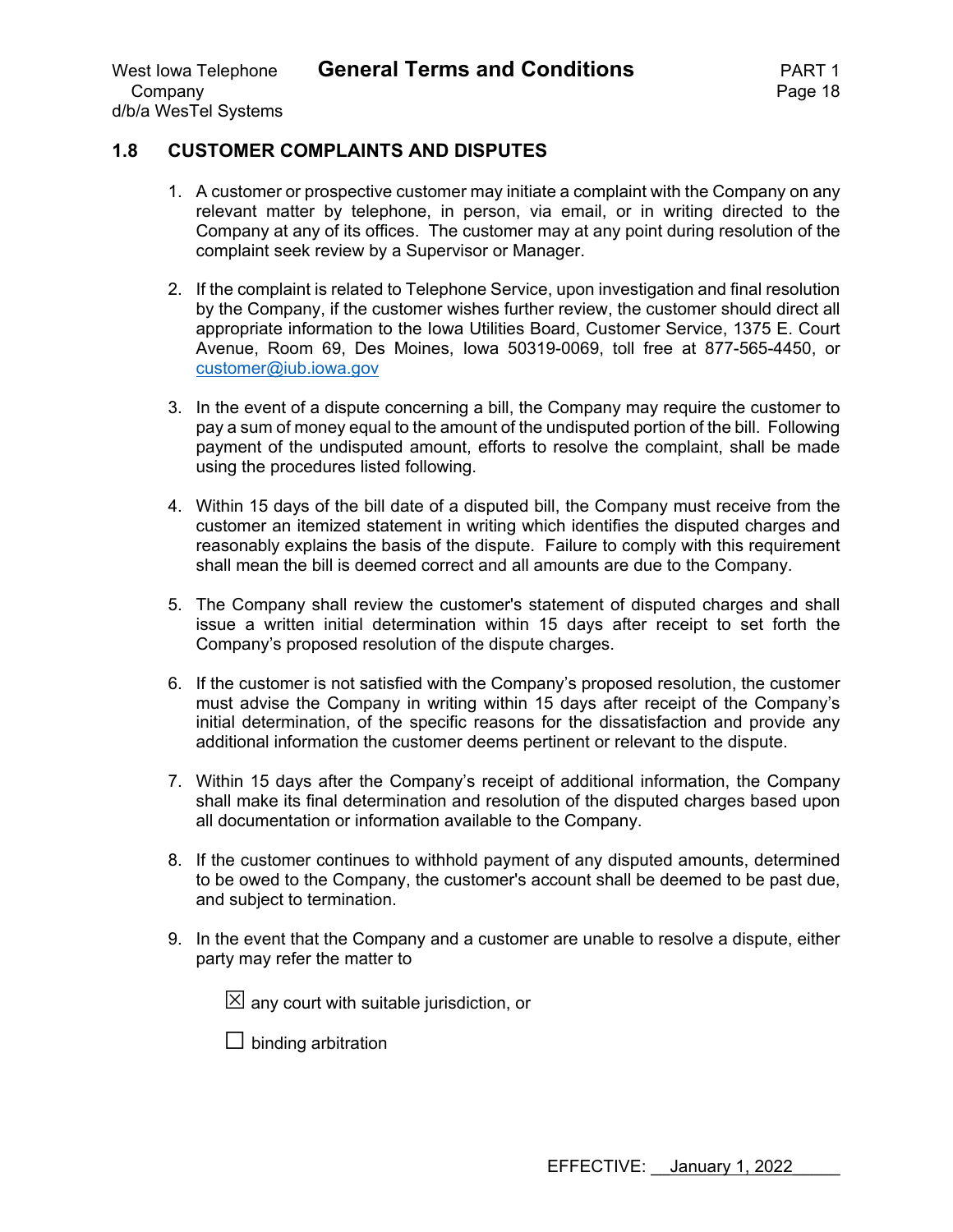d/b/a WesTel Systems

# **2.1 LOCAL TELEPHONE SERVICE**

- 1. General Information
	- a. Central Office Access Lines extend between the central office equipment of the Company and the demarcation point located on the premises of the customer.
	- b. Basic Telephone Service types are shown in paragraph 2. below. The rates and charges for these services contained herein are in addition to all other applicable rates and charges located in other parts of these Terms and Conditions.
	- c. Additional Terms and Conditions applicable to Telephone service are contained in Part 1 – General Terms and Conditions.

#### 2. Services

- a. **Individual Access Lines** include:
	- Individual Line Business Key System Line PBX Trunk Line Individual Line Residence
- b. **Advanced and High-Capacity Services** include: Switched DS-1 Service ISDN Primary Rate Service (PRI) Voice over Internet Protocol (VoIP)
- c. Service Availability Matrix

| <b>EXCHANGE NAME</b> | <b>Residential</b> | <b>Business</b> | <b>Business</b><br><b>Key System</b><br>Line | <b>PBX</b><br><b>Trunk</b><br>Line | Pay<br><b>Telephone</b><br><b>Service</b> |
|----------------------|--------------------|-----------------|----------------------------------------------|------------------------------------|-------------------------------------------|
|                      |                    |                 |                                              |                                    |                                           |
| Alton                | х                  | Х               | X                                            | X                                  | Х                                         |
|                      |                    |                 |                                              |                                    |                                           |
| Marcus, Quimby,      | Χ                  |                 | Χ                                            | x                                  | Χ                                         |
| Remsen, Sutherland   |                    |                 |                                              |                                    |                                           |
|                      |                    |                 |                                              |                                    |                                           |
| Anita                | Χ                  |                 | Х                                            | х                                  | х                                         |

- d. Service Descriptions
	- i. **Individual Line services** may be purchased singly or in multiples.
	- ii. **Key System Service** is intended for use with multiline customer key system equipment.
	- iii. **PBX Trunk service** is intended for use with customer PBX equipment requiring ground start operation. In addition to premise-based PBX's included, hosted PBXs that rely on a managed service provider to perform PBX functions in 'the cloud' are also included.
	- iv. **High Capacity services** include multiple connections to the PSTN within the same service regardless of the technology used (Switched DS-1/PRI, ISDN Primary Rate Service, or SIP-Based Service/VoIP).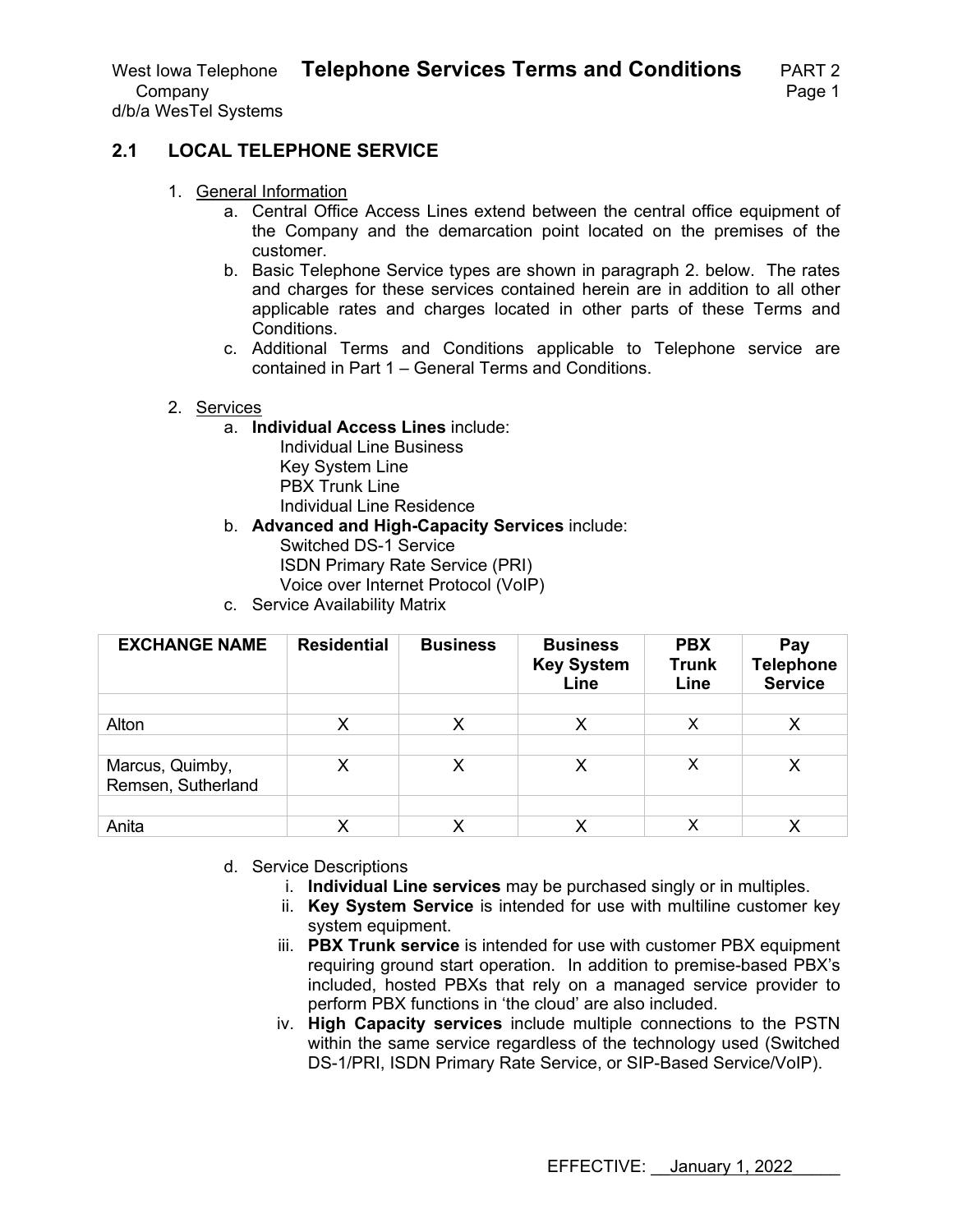d/b/a WesTel Systems

- v. **Employees' Concession Telephone Service** may be offered to all active and retired employees at their residence when such telephone service is provided by this Company.
- vi. **Temporary or Vacation Suspension** is available for vacation purposes at a reduced rate upon customer request. This service is allowed when a customer is away from their premises for an extended time in the event of vacation, emergency, relocation, military service, or other purposes deemed reasonable by management. No other service charges will apply for the suspension and subsequent restoral of service. The rates may be billed in total prior to the establishment of vacation rate service, or monthly, at the option of the Company. The minimum period for which this service may be provided is 90 days; the maximum is 365 days during any 12-month period.

#### 3. Local Calling Area

This chart provides Company exchange areas and the additional localities outside of the exchange to which customers can call without toll charges.

| <b>EXCHANGE NAME</b>                  | EAS (EXTENDED AREA SERVICE) INCLUDED IN THE<br><b>LOCAL CALLING AREA</b> |
|---------------------------------------|--------------------------------------------------------------------------|
| Alton                                 | Orange City, Marcus, Quimby, Remsen, Sutherland                          |
| Marcus, Quimby, Remsen,<br>Sutherland | Alton, Marcus, Quimby, Remsen, Sutherland                                |
| Anita                                 | Cumberland, Wiota, Massena                                               |

# **2.2 OPTIONAL CALLING SERVICES**

We offer a number of optional calling services such as Caller ID, Call Forwarding, Call Waiting, and others. Please call our office or check our website for more information on the services we offer. You may need to pay an additional charge for these services, and those charges are listed in the Service Price list in Part 5.

# **2.3 TELEPHONE NUMBERS, DIRECTORIES AND DIRECTORY LISTINGS**

#### 1. Telephone Numbers

- a. The customer has no proprietary right in the telephone number or any right to continuance of service from any specific central office, and the Company may assign or change the telephone number, the central office designation, or both, as is necessary in the conduct of its business or subject to any porting requirements.
- b. When services are discontinued, telephone numbers will be held from use (aged) according to industry standards before reassignment.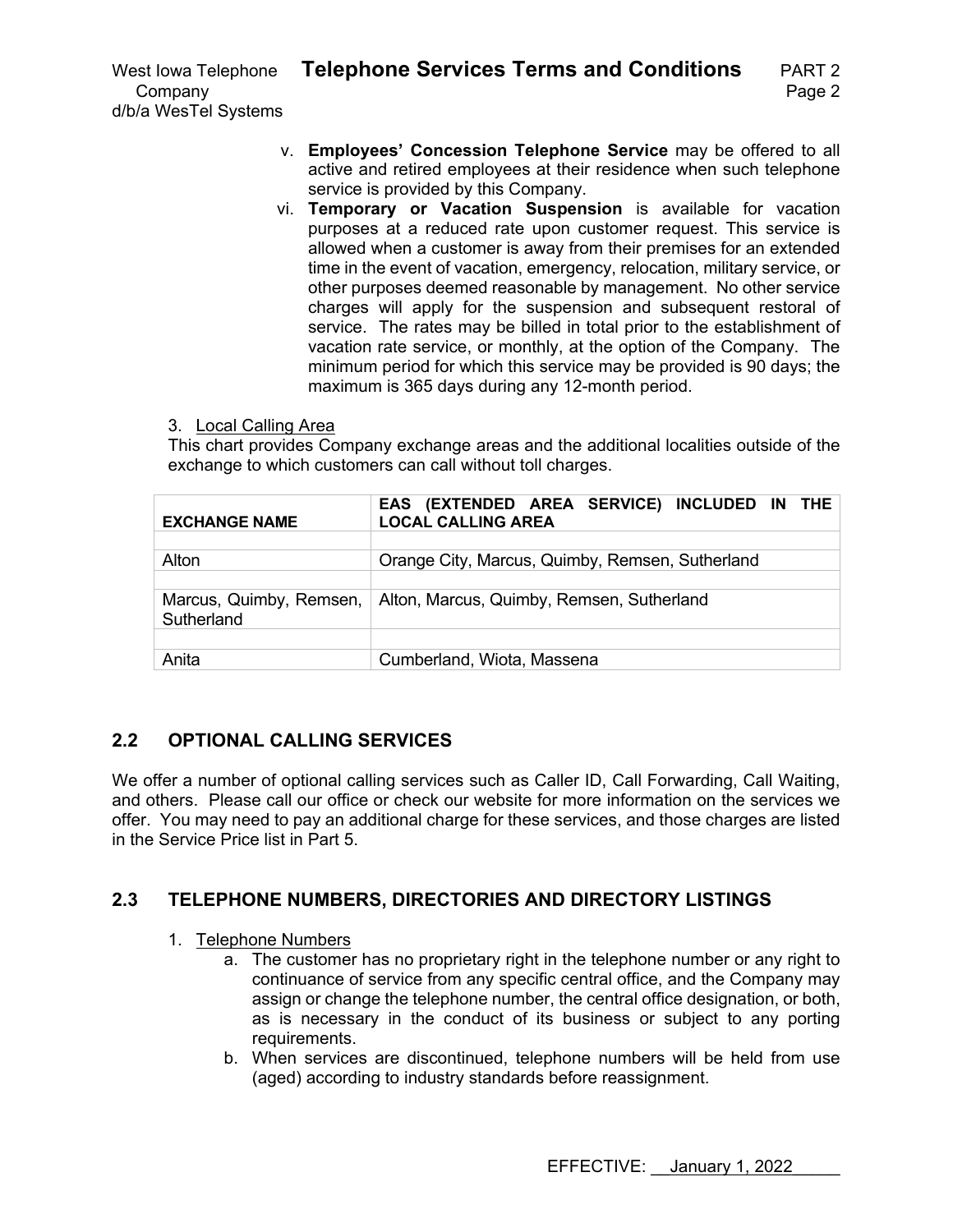#### 2. Telephone Directories

The Company:

 $\boxtimes$  Provides listing information to a third party that publishes and distributes directories

 $\Box$  Publishes and distributes telephone directories to its customers.

Where the Company does not publish a directory, the customer will hold the Company harmless for damages due to errors or omissions in directory listings.

Where the Company does publish and distribute directories, any claims for damages due to errors or omissions in directory listings will be limited to prorated charges for the customer service that is affected. In the case of extra listings in the alphabetical section of the directory for which a charge is made, the Company's liability shall be limited to an amount not to exceed the established rate for such listing for the directory period in which the error or omission occur.

The Company will normally publish and distribute a directory annually containing the serving exchange listings for each Central Office Access Line without charge. Additional directories may be furnished at the discretion of the Company. Directories containing listings for other areas may be provided at a nominal charge. Directories are furnished to customers as an aid in the use of the telephone service. The Company reserves the right to charge for directories issued in replacement of directories.

Where services are provided through a local resale/shared use supplier, the Company shall provide the resale/shared use supplier a directory in accordance with these Terms and Conditions. The local resale/shared use supplier shall be responsible for providing local exchange telephone directories to its customers or users.

#### 3. Directory Listings

Directory listings remain the property of the Company and are not to be reproduced without the permission of the Company. The following options are available to customers regarding the alphabetic section of the white pages of the telephone directory for business or residence customers.

a. A **Primary listing,** which may include the name, address and telephone number of the individual, organization, firm, or corporation for whom the service has been contracted, will be furnished at no charge.

i. Listings will be limited to such information as is necessary for proper identification.

- ii. The length of a listing may be limited by the use of abbreviations where the clarity of the listing and the identification of the customer will not be impaired.
- iii. The Company may refuse to insert any listing which, in its judgment does not facilitate the use of the directory.
- b. **Additional listings** may be furnished with business or residence service for persons who occupy the same premises at the rates shown above. An additional listing may include the same address and telephone number as the primary listing.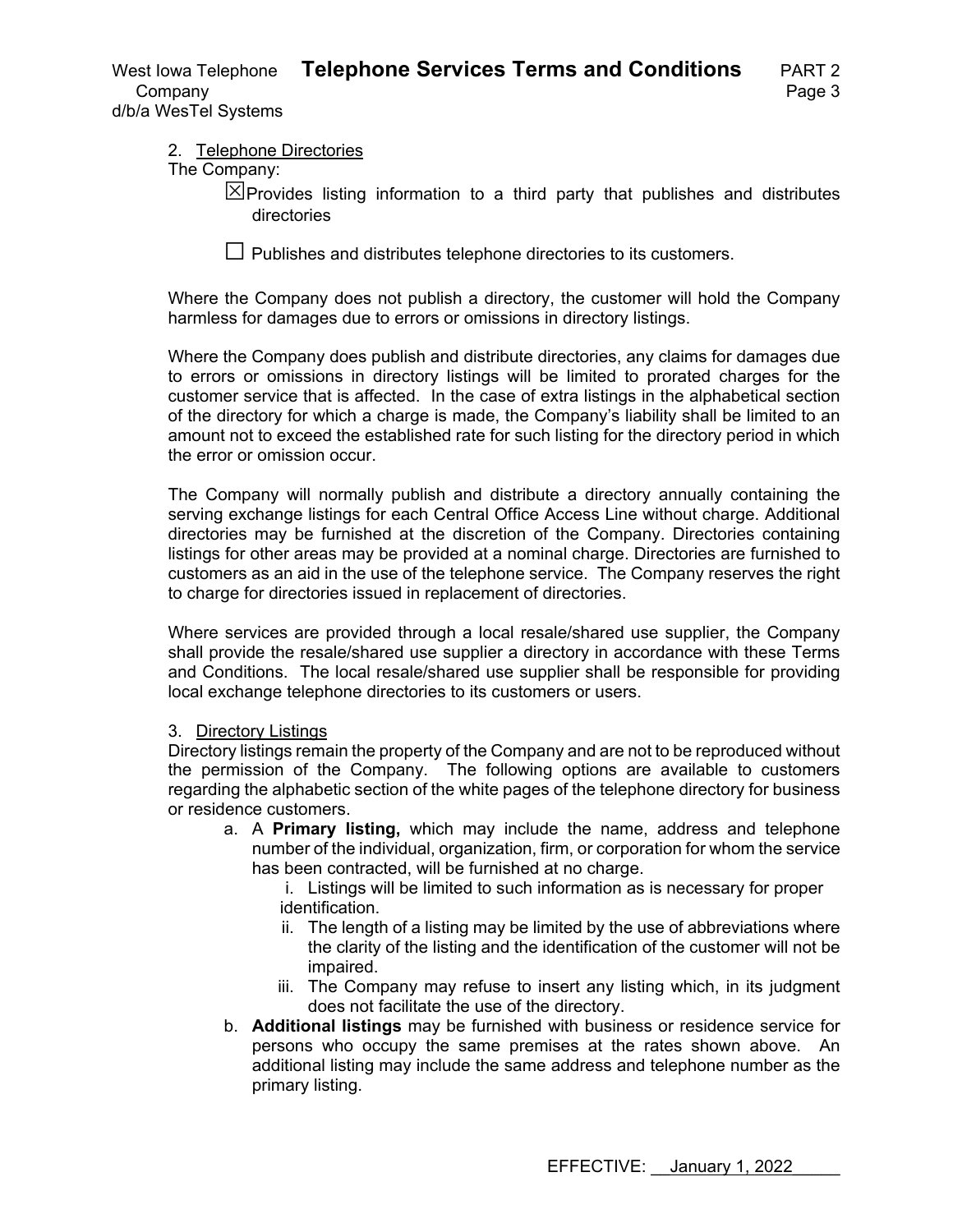- c. **An Alternate call listing** refers a calling party to certain other telephone numbers such as after business hours, on Sundays, holidays, or if there is no answer on the first listed number. Where the alternate call number is that of another customer, the listing will be furnished only with written approval of the other customer.
- d. **A Foreign or nonsubscriber listing** is furnished to customers requesting that their listing be included in a directory of an exchange other than that from which service is rendered. The rate for a foreign company listing will be the rate of the company in whose directory the listing appears.
- e. **Unlisted Service** indicates the customer listing is omitted from the directory but otherwise posted on the directory assistance records and the telephone number will be given out upon request.
- f. **Private service** is the omission of a customer's listing from both the telephone directory and directory assistance records.
	- i. When private service is to be furnished, the customer will hold the Company harmless from any damages which might arise and will absolve the Company from any responsibility for the failure of the customer to receive calls because of the private listing.
	- ii. No charge will apply for private service for customers having other listed service.
- g. The charge for additional, alternate, or private listings is effective the day the directory assistance record is posted.

# **2.4 INFORMATION SERVICES AND CALLING RESTRICTIONS**

- 1. Local Operator Services
	- a. Customers can access local operator services by dialing "0" (0 minus) for assistance in placing a call.
	- b. Local calls may be completed or billed with live or mechanical assistance by a third party under contract with the Company.
	- c. Calls may be billed collect to the called party, to an authorized third-party number, or to the originating line. Local calls may be placed on a station to station basis or to a specified party (Person-to-Person), or designated alternate.
	- d. The following operator assisted calls are exempt from operator surcharges:
		- i. Calls to designated Company numbers for official Company business.
		- ii. Emergency calls to authorized civil agencies.
		- iii. Operator dialed calls to re-establish a call which has been interrupted due to a service failure; to establish a call where Company service problems prevent completion; or to complete a call for a calling party who identifies that they are unable to call due to a disability.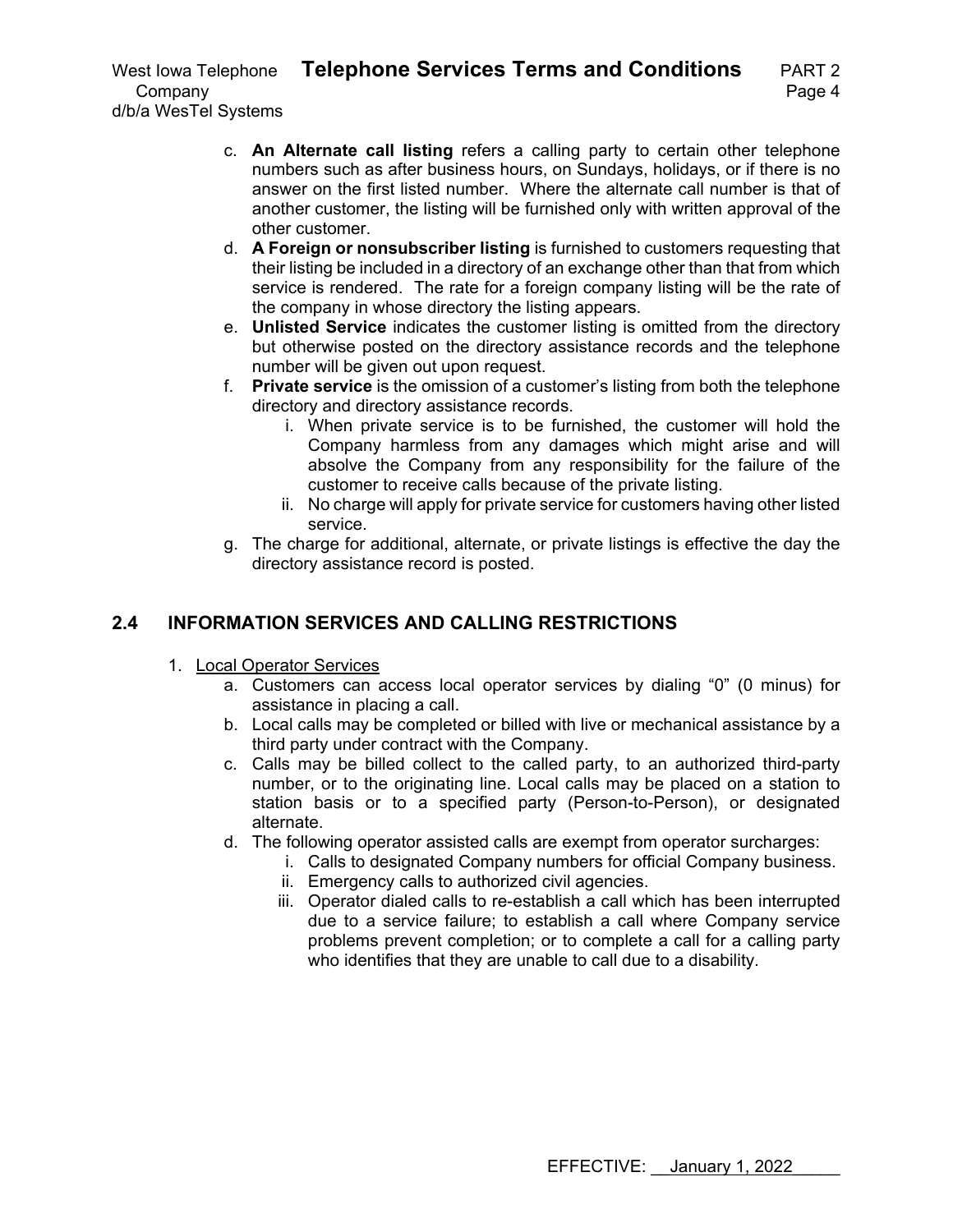West Iowa Telephone **Telephone Services Terms and Conditions** PART 2 Company **Page 5** d/b/a WesTel Systems

- 2. Local Directory Assistance
	- a. Customers can access local directory assistance by dialing "411" for assistance in determining a telephone number.
	- b. A Directory Assistance Charge applies for each telephone number, area code, and/or general information requested from the Directory Assistance operator except as follows:
		- i. Requests in which the Directory Assistance operator provides an incorrect number. The customer must inform the Company of the error in order to receive credit.
		- ii. In some cases, it may be possible to have the call completed without further dialing by the customer. An additional charge may be applied when call completion is authorized by the customer.
- 3. Toll Blocking Service
	- a. Toll blocking service provides denial of outgoing 0+ and 1+ long distance calls for central office Access Lines or Trunks.
	- b. The customer shall not be permitted to place outgoing calls to an operator or any part of the 0+ or 1+ long distance network when this service is in effect.
	- c. Incoming calls are not restricted.
	- d. Toll blocking is available to Lifeline customers without charge.
- 4. Information Service Access Blocking
	- a. Information Service Access Blocking enables customers with individual line service to request the blocking of access to all 900 and 976 numbers.
	- b. A customer shall not be charged for the first activation of information service access blocking. After this service has been established, subsequent unblocking and/or reblocking will be subject to all applicable charges.
- 5. Billed Number Screening Service
	- a. Billed Number Screening Service places the customer's number in an industry database to prevent the billing of collect calls, third number calls or both to a customer's telephone number.
	- b. The Company makes no guarantee and assumes no liability for the accuracy of Billed Number Screening Service. The customer agrees fully and completely to indemnify and save harmless the Company from any and every claim, loss, damage, suit, or liability out of the furnishing or failure to furnish Billed Number Screening Service.

# **2.5 MISCELLANEOUS SERVICES**

- 1. Foreign Exchange Service
	- a. Foreign Exchange Service (FX) is a local service that provides dial tone to and from a telephone exchange other than the subscriber's local exchange. In essence, the telephone subscriber is provided dial tone from another exchange whereby calls are transmitted over a special circuit between the two exchanges.
	- b. Foreign Exchange Service will be limited to business and residence individual Local Service, or PBX trunks, when facilities for its provision are available.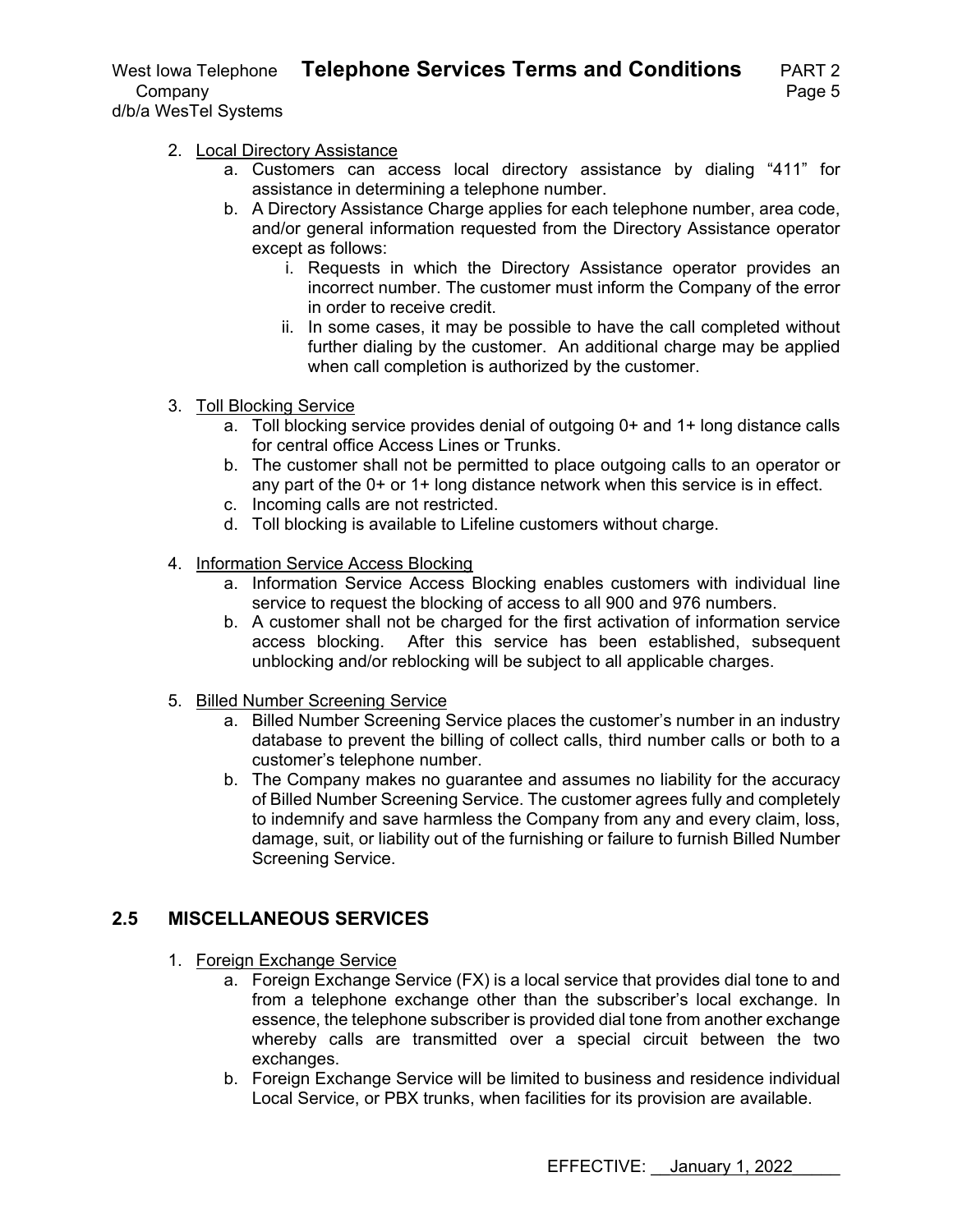c. One directory listing will be provided, without added charge in the alphabetical directory covering the serving exchange for each business or residence service. In addition, each business customer will be entitled to a regular listing in the classified directory covering the serving exchange without additional charge. Additional listing in the alphabetical and/or classified directories covering the local or other exchanges may be provided at the rates effective in those exchanges.

- d. Customers to Foreign Exchange Service are required to subscribe to Local Service of the exchange from which service would normally be rendered. Any suspension or termination of the primary Local Exchange Service will require suspension or termination of the Foreign Exchange Service.
- e. Calls beyond the local calling area of the serving exchange will not be permitted.
- 2. Off Premise Extensions
	- a. Service includes capability for extending standard Access Line service between premises.
	- b. Connections made between buildings on same Premises, may be made using customer owned wiring in accordance with connection standards as detailed in Part 1 of these terms and conditions and within the operational limits of the Company's network.
	- c. Where offered, Connections between separate premises will be made by installing separate Basic Telephone Services at each location and arranging them to work as a single service.
	- d. The Company may require a written customer acknowledgement regarding the information it is able to deliver related to any 911 calls location information.
- 3. Emergency Number Service (911, E911 and NG911)
	- a. The Company provides basic, enhanced, and next generation 9-1-1 Services in accordance with applicable state and federal law and regulations. The Company also collects a 9-1-1 surcharge from local service subscribers in an amount and as required under state law and regulations.
	- b. The Federal Communications Commission ("FCC") requires that the Company inform subscribers about certain differences between IP-enabled 9-1-1 emergency calling services and traditional wireline or wireless 9-1-1 emergency calling services. The FCC also requires the Company to obtain and keep a record on file showing that subscribers to IP Services have been provided notice of and understand the differences and limitations on NG911 Service. Prior to installing or connecting any IP Services, the Company will provide the customer with an IP Technology 911 Disclosure for the customer's review and signature. If a customer does not sign and return the disclosure promptly, the Company may be required by FCC rules to suspend service until a reply is received.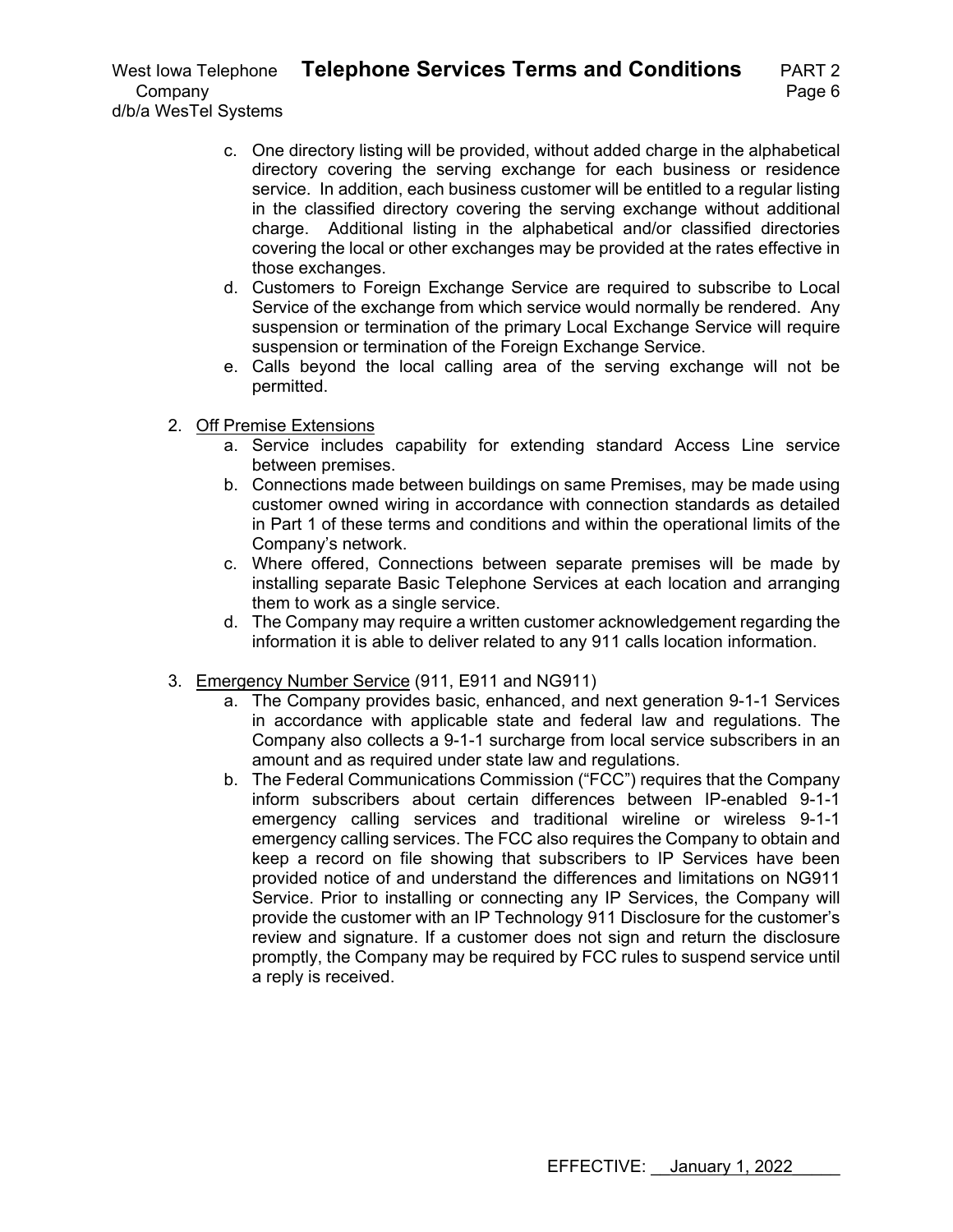d/b/a WesTel Systems

4. Other Service Offerings

The FCC requires the Company to provide N11 services for 3-digit dialing access to information services. The current list is provided below.

- 211 Health and Human Services Community Information and Referral Services
- 311 Non-Emergency Police and Other Governmental Services<br>411 Local Directory Assistance
- **Local Directory Assistance**
- 511 Traffic and Transportation Information
- 611 Repair Service
- 711 Telecommunications Relay Service (TRS)
- 811 One Call Buried Utility Services Locating<br>911 Emergency
- Emergency
- 5. Lifeline Assistance
	- a. The Lifeline Assistance (Lifeline) program, established by the Federal Communications Commission under 47CFR54, is a means of maintaining and preserving universal service by providing a reduction in the recurring price of basic local residential exchange access service, or fixed or mobile broadband service that meets minimum service standards to qualifying low-income residential subscribers.
	- b. Lifeline is a federally funded reduction of the Federal End User Common Line Charge and a reduction of local service charges. The Federal Lifeline Credit shall be applied first to reduce the Federal End User Common Line Charge, with any remaining federal credit to be applied to reduce rates for residential service or fixed or mobile fixed broadband service that meets minimum service standards. The state TAP credit shall be applied to further reduce the rates charged for residential services.
	- c. Federal Universal Service Charge (FUSC) will not be billed to Lifeline customers.
	- d. Local service for Lifeline subscribers may not be disconnected for nonpayment of toll charges.
		- i. Toll Restriction Service will be provided to Lifeline subscribers at no charge.
		- ii. Lifeline subscribers are not required to accept Toll Restriction Service as a condition to avoid disconnection of local service for non-payment of toll.
		- iii. Lifeline subscribers are not required to pay a service deposit in order to initiate service if the subscriber voluntarily elects to receive Toll Restriction Service.
		- iv. Partial payments from Lifeline subscribers will be applied first to local service charges and then to toll charges.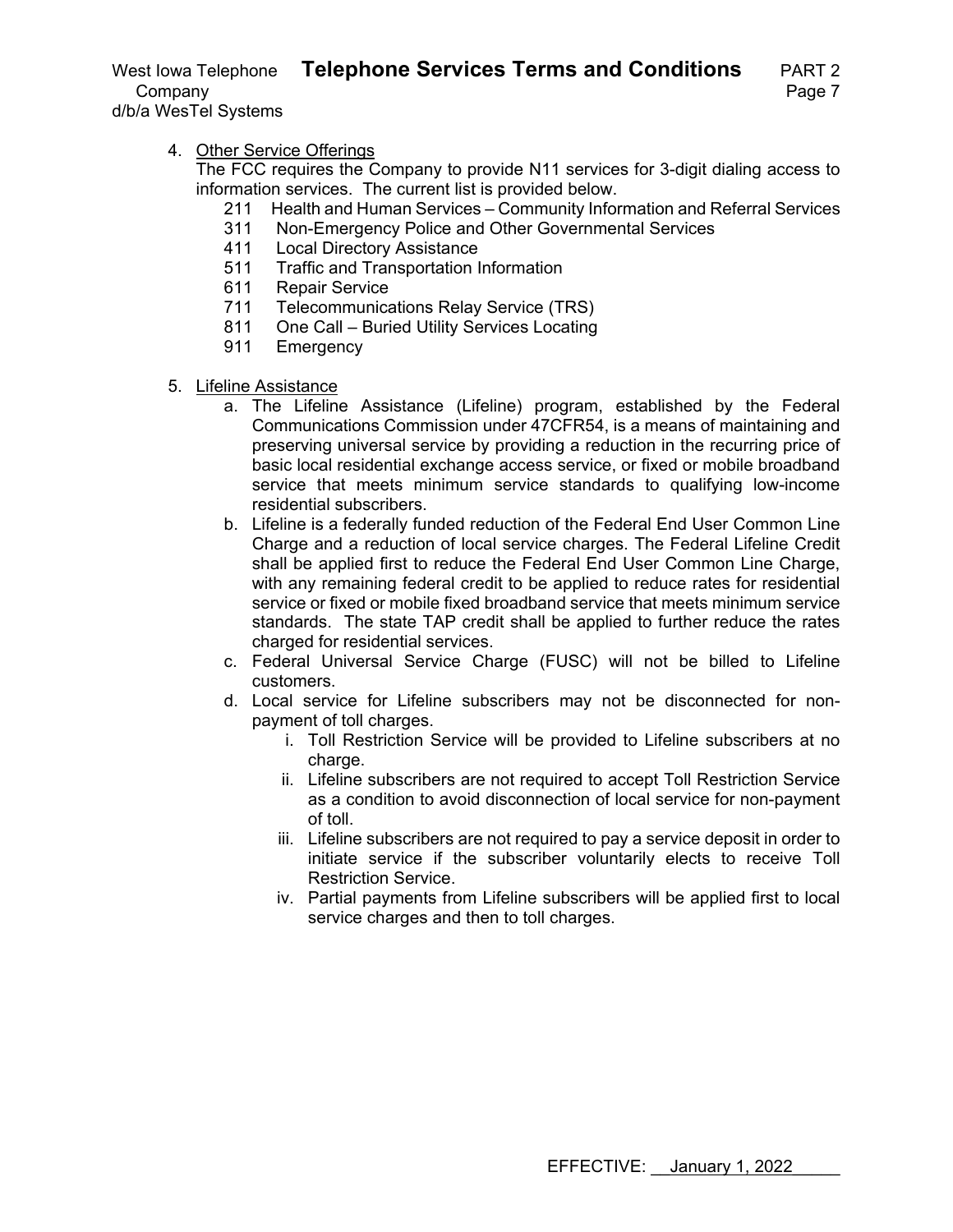e. **Eligibility**. Lifeline will be provided for one (1) telephone line per household or one subscription to fixed or mobile broadband service that meets minimum service standards, at the subscriber's principal place of residence, to those individuals who meet the eligibility requirements.

- i. The applicant has income at or below 135 percent of the Federal Poverty Guidelines or participates in one of the following programs:
	- Medicaid
	- Supplemental Nutrition Assistance Program (SNAP)
	- Veterans Pension or Survivor Benefit Program
	- Supplemental Security Income (SSI)
	- Federal Public Housing Assistance (FPHA)
- ii. Individuals who do not qualify under any of the above but live on or near a federally recognized reservation may qualify if the applicant receives benefits from at least one of the following programs:
	- Bureau of Indian Affairs (BIA) General Assistance
	- Tribal Temporary Assistance for Needy Families (TANF)
	- Tribal Head Start (only households that meet the income qualifying standard)
	- Food Distribution Program on Indian Reservations (FFPIR)
- iii. The applicant signs a document certifying under penalty of perjury that the applicant receives benefits from one of the programs listed and identifying the program or programs from which that consumer receives benefits.
- iv. The applicant signs a document agreeing to notify the Company if that consumer ceases to participate in the program or programs. When the Company is notified by the customer that the customer no longer participates in one of the above programs, the federal credits to that customer's monthly charges shall cease beginning with the start of the billing cycle beginning in the month after the month in which notification is received.
- f. **Eligibility Revocation.** If the Company discovers that conditions exist that disqualify the recipient of Lifeline Assistance, the support will be discontinued. The customer will be billed retroactively to whichever is the most recent of the dates Lifeline assistance commenced or the recipient no longer qualified for the service not to exceed 12 months.
- 6. Long Distance Service
	- a. The Company provides Message Toll Services through access to facilities, services and equipment over which telephone customers may transmit voice, data, and other communications of their own choosing to intrastate, and interstate destinations.
	- b. Service is only available to customers of Company Local Telephone service.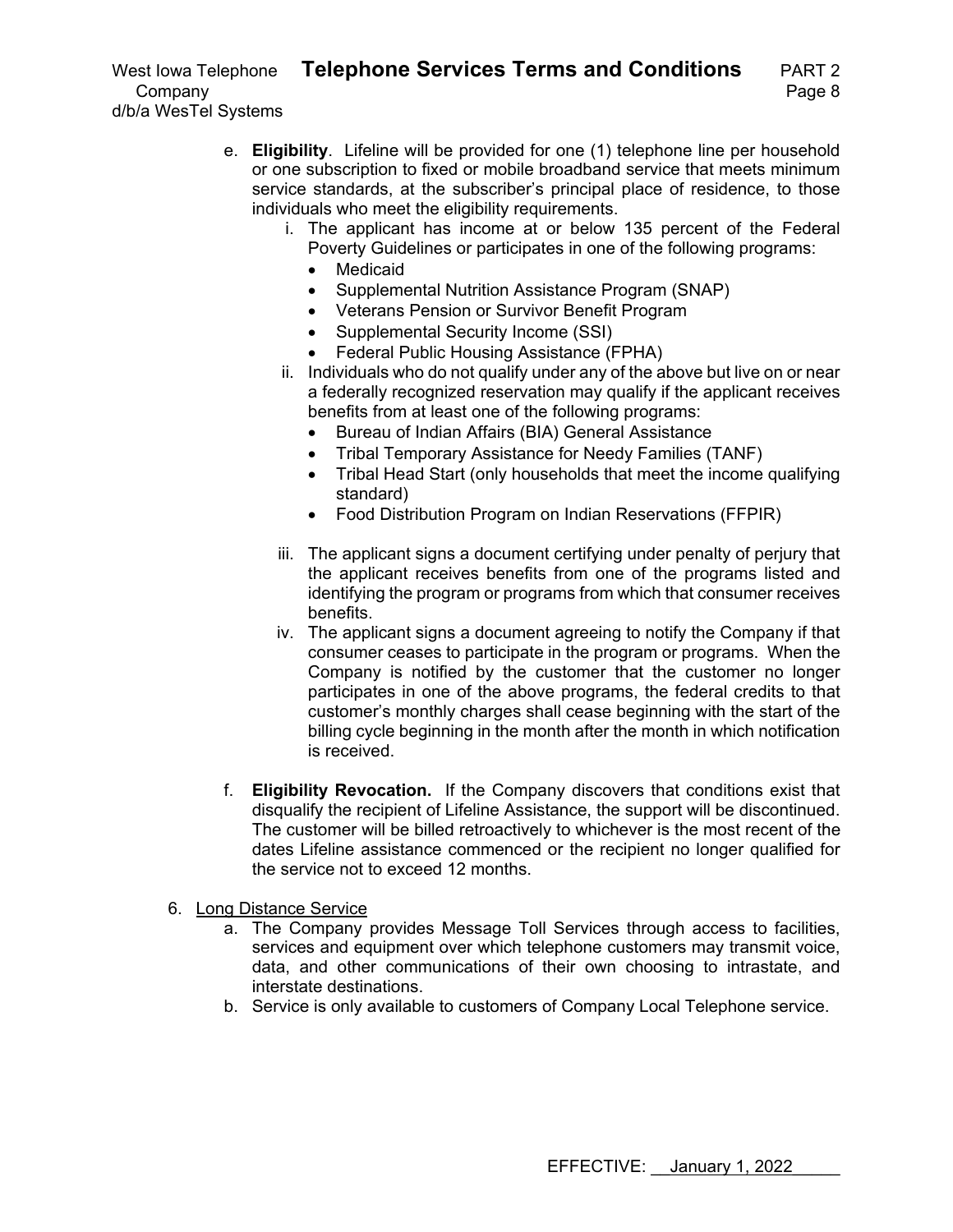West Iowa Telephone **Broadband Services Terms and Conditions** PART 3 Company **Page 1** d/b/a WesTel Systems

#### **3.1 GENERAL**

Broadband Services include Broadband Internet Access provided to Residential and Business customers. Also called Internet service or Cable Modem or DSL, these services are lightly regulated by the FCC.

#### **3.2 TYPES OF SERVICES**

- 1. Internet Access Services are categorized as Symmetrical or Asymmetrical. Asymmetrical services are most common and provides downstream (from the internet) at greater bandwidth than upstream (to the Internet). Symmetrical service provides similar capacities in both directions.
- 2. The Company may require purchase of voice services as a prerequisite to broadband internet access.
- 3. The Company provides services at various capacities as shown in the Price List in Part 5.
- 4. Ancillary Services available to broadband customers include:
	- a. Email Addresses
	- b. Domain hosting
	- c. Static IP Address assignment

# **3.3 ACCEPTABLE USE POLICY**

Internet Access services are governed by the Company's Acceptable Use Policy which is posted on our website at https://www.westelsystems.com/about/policies/.

#### **3.4 COPYRIGHT PROTECTION NOTICE**

The Company will handle complaints regarding copyright infringement in accordance with the Digital Millennium Copyright Act of 1998. A party wishing to register an allegation of copyright infringement by a Customer may file such allegation using the information on the Company's website.

#### **3.5 NETWORK PERFORMANCE**

A description of network performance characteristics is available on our website which can be found at https://www.westelsystems.com/about/policies/.

#### **3.6 CUSTOMER INITIATED SPEED TEST INFORMATION**

A link for a Customer-initiated speed test is posted at https://www.westelsystems.com/about/support-faqs-trouble-shooting-maintenance/#internet troubleshooting.

# **3.7 PRICE LIST/RATE CARD**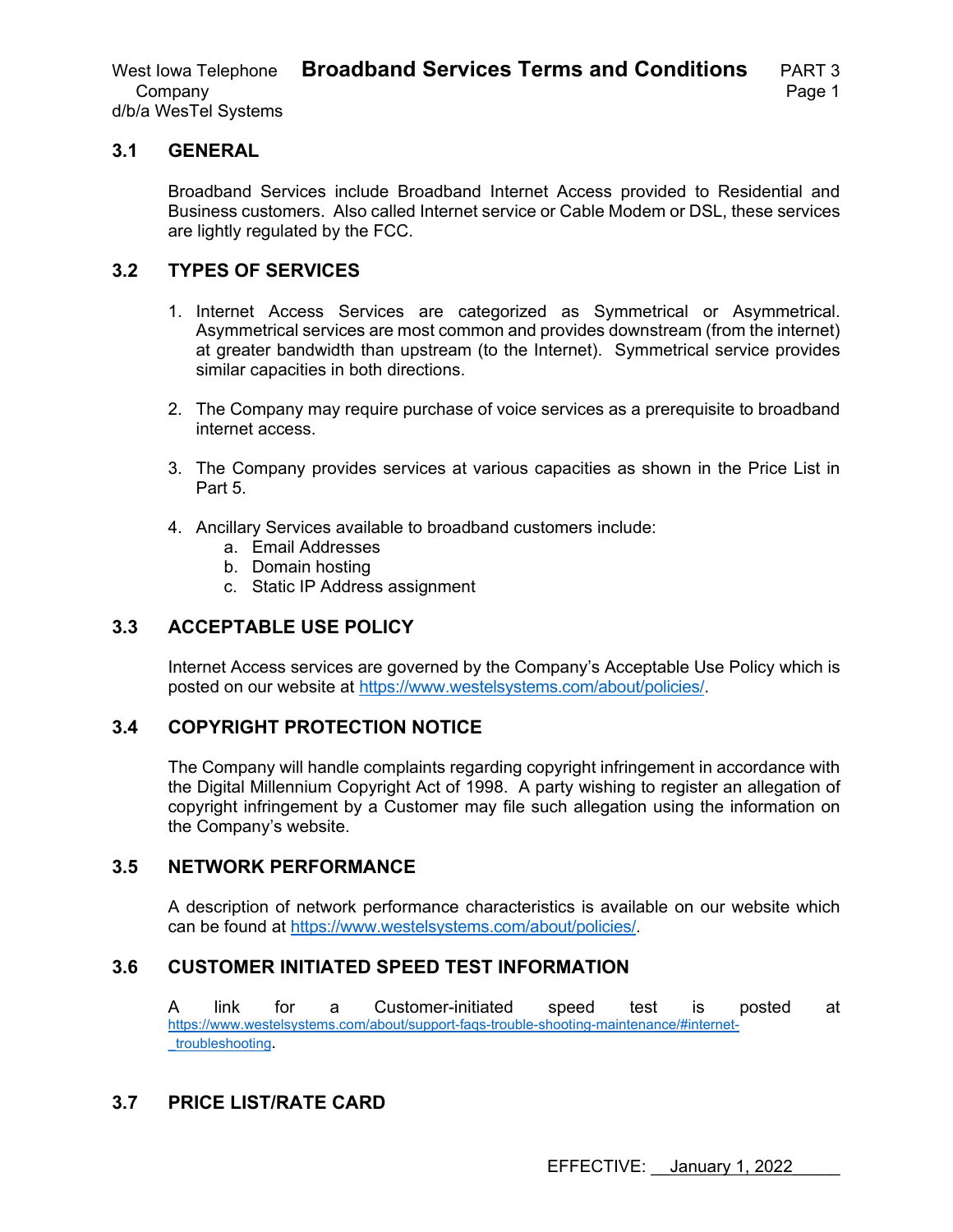Rates for Broadband Services are listed in Part 5.

#### **3.8 NETWORK TESTING OBLIGATIONS OF THE COMPANY**

The customer agrees that by subscribing to Company's broadband service, the customer is authorizing the Company to perform any testing of the service that may be required by any governing regulatory entity.

### **3.9 LIFELINE FOR BROADBAND SERVICE**

The Lifeline Assistance (Lifeline) program, established by the Federal Communications Commission under 47CFR54, is a means of maintaining and preserving universal service by providing a reduction in the recurring price of basic local residential exchange access service, or fixed or mobile broadband service that meets minimum service standards to qualifying low-income residential subscribers. For more information on whether a broadband service customer qualifies for Lifeline, and for terms and conditions, refer to section 2.5(5).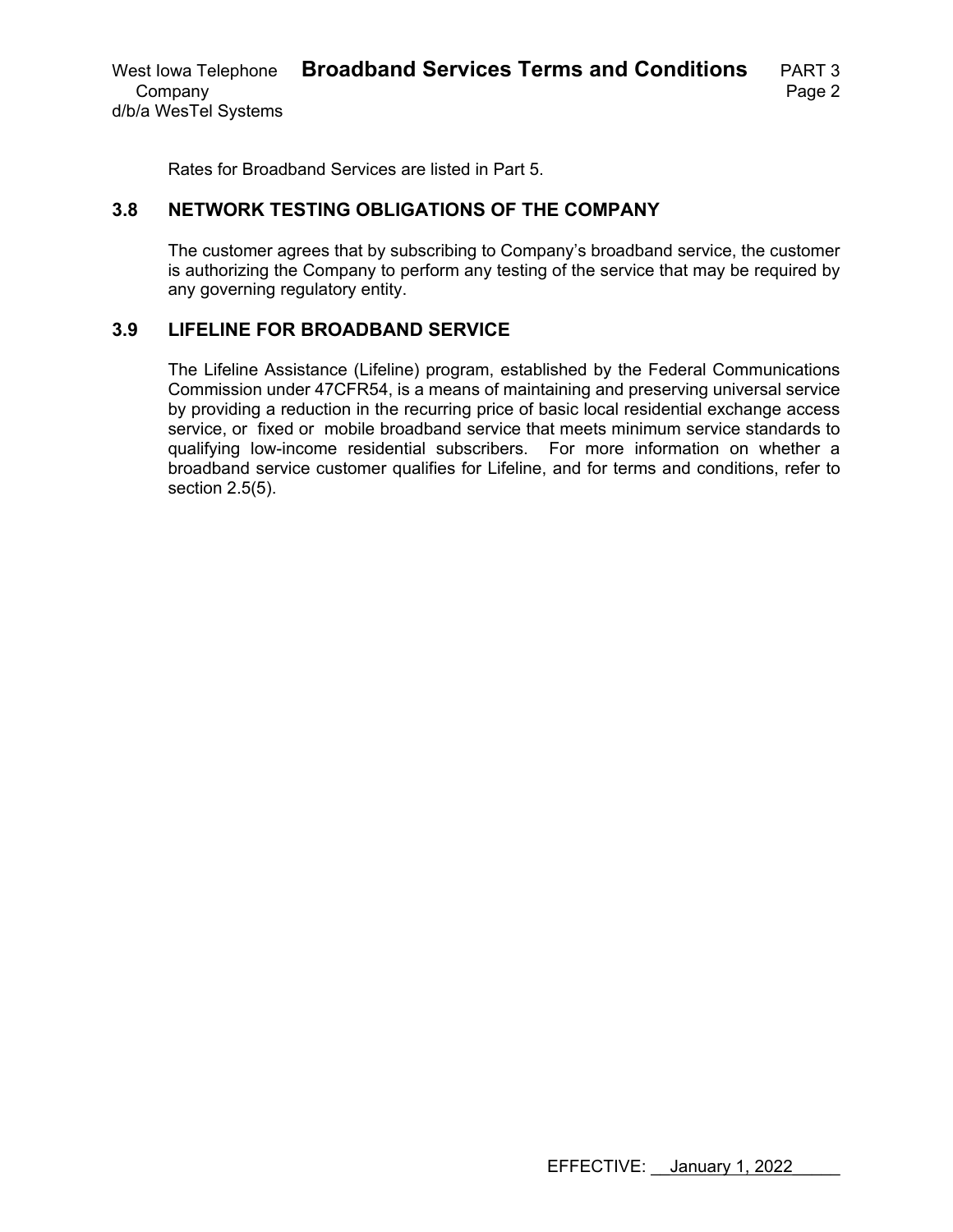#### **4.1 GENERAL**

Cable Television Service includes video channels provided to Residential and Business customers. Also called CATV (for analog or digital cable), IPTV (for internet protocol television), or MVPD (for multichannel video programming distribution), these services are regulated by the FCC and a state or municipal franchising authority.

Pursuant to federal Truth-In-Billing laws, within 24 hours after entering into a contract or agreement for service, the Company shall send the customer by email, online link, or other reasonably comparable means, information regarding: (a) the total monthly charge for the service selected by the consumer, including any related administrative fees, equipment fees, or other charges; (b) a good faith estimate of any tax, fee, or charge imposed by the Federal Government or a State or local government, and (c) a good faith estimate of any fee or charge that is used to recover any other assessment imposed on the provider by the Federal Government or a State or local government. The customer then has the right to cancel the contract or agreement without penalty within 24 hours after the Company sends that information to the customer.

# **4.2 FRANCHISING AUTHORITY**

- 1. The franchising authority is either the local municipal or state government organization that issues the franchise pursuant to Iowa Code section 364.2. The authority regulates certain aspects of the cable television industry, mainly access to public rights of way.
- 2. Franchise fees are sometimes charged by the local municipal franchising authority to a cable service provider for the access to public rights of way.
- 3. The franchising authority also has limited jurisdiction over customer service, including complaints, signal quality and service requests.

# **4.3 CABLE SERVICE PROVIDER AUTHORITY**

- 1. With the exception of some rules that require service providers to carry certain local broadcast stations, all service providers decide which programming services to carry.
- 2. All rates for basic, enhanced basic, pay-per-view, video-on-demand, premium, equipment, installation and other service type charges are set by the service provider and are not regulated.

# **4.4. TYPES OF SERVICES**

- 1. Basic or Lifeline This refers to the lowest level of cable service offered and generally includes local broadcast channels and public, educational, and governmental access channels. Your service provider may not require you to purchase any additional service tier other than the basic service in order to have access to pay-per-view or premium channels offered on an individual basis.
- 2. Enhanced Basic second level of service and generally includes the basic service channels plus a variety of additional channels crossing multiple genres of content.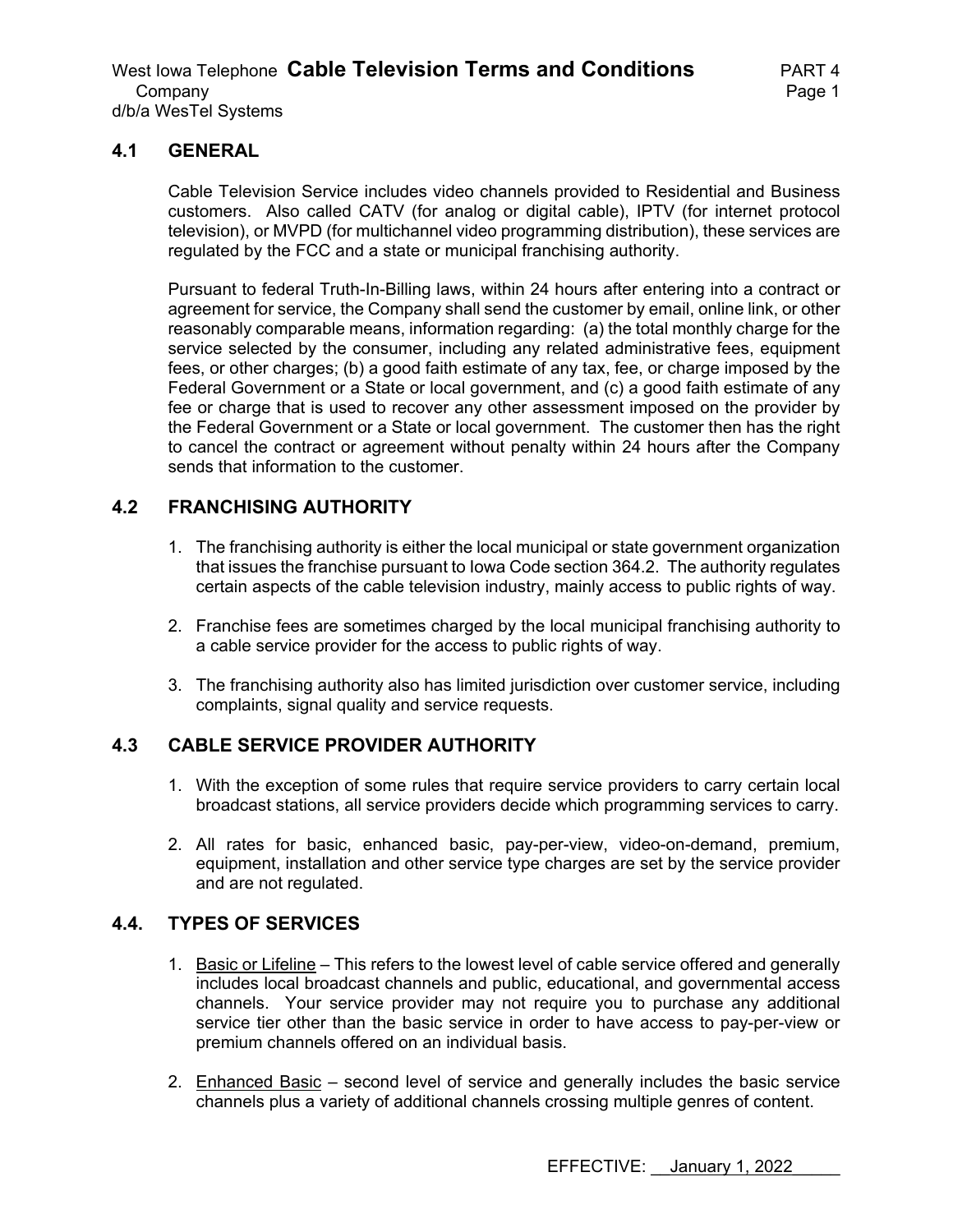- 3. Premium Channels channels purchased ala carte monthly such as HBO, Cinemax, Showtime, etc.
- 4. Pay-Per-View movies and events purchased ala carte and viewed according to the guide schedule.
- 5. Video-On-Demand movies and events purchased ala carte at any time.
- 6. Standard Definition channels are 720 x 480 pixels
- 7. High Definition Channels offer enhanced pictures that are 1280 x 720 pixels.
- 8. Availability of content is governed by content provider and certain channels and types of services may not be available in Public or Business location.

# **4.5 CABLE TV CHANNEL LINE-UP**

Our current cable TV channel line-up is located on our website at https://www.westelsystems.com/television/channel-lineup/

# **4.6 PRICE LIST/RATE CARD**

Rates for Cable TV Services are listed in Part V.

# **4.7 TYPES OF CHARGES (FEES) ON YOUR BILL**

- 1. Franchise local municipal monthly charges for use of public right of way.
- 2. Retransmission local broadcast station monthly charges for redistribution of their content.
- 3. Programming all other channels monthly charges for distribution of their content.
- 4. Equipment Rental service provider monthly charges for renting set top boxes, DVR, etc.
- 5. Taxes all federal, state, and local taxes as required by law.

# **4.8 WHERE TO ASK QUESTIONS OR FILE COMPLAINTS**

- 1. Contact the service provider for questions about customer service, billing, installations, outages, service requests and signal quality.
- 2. Contact the local franchising authority if the service provider has not resolved your issue and you have complaints about customer service, pricing, installations, outages, service requests and signal quality.
- 3. Contact the FCC at 1-888-225-5322 or send your inquiry to FCC, 445 12th Street, S.W., Washington, D.C. 20554 if you have questions or complaints about commercial limits for children's programming, indecency and obscenity, premise wiring and signal leakage.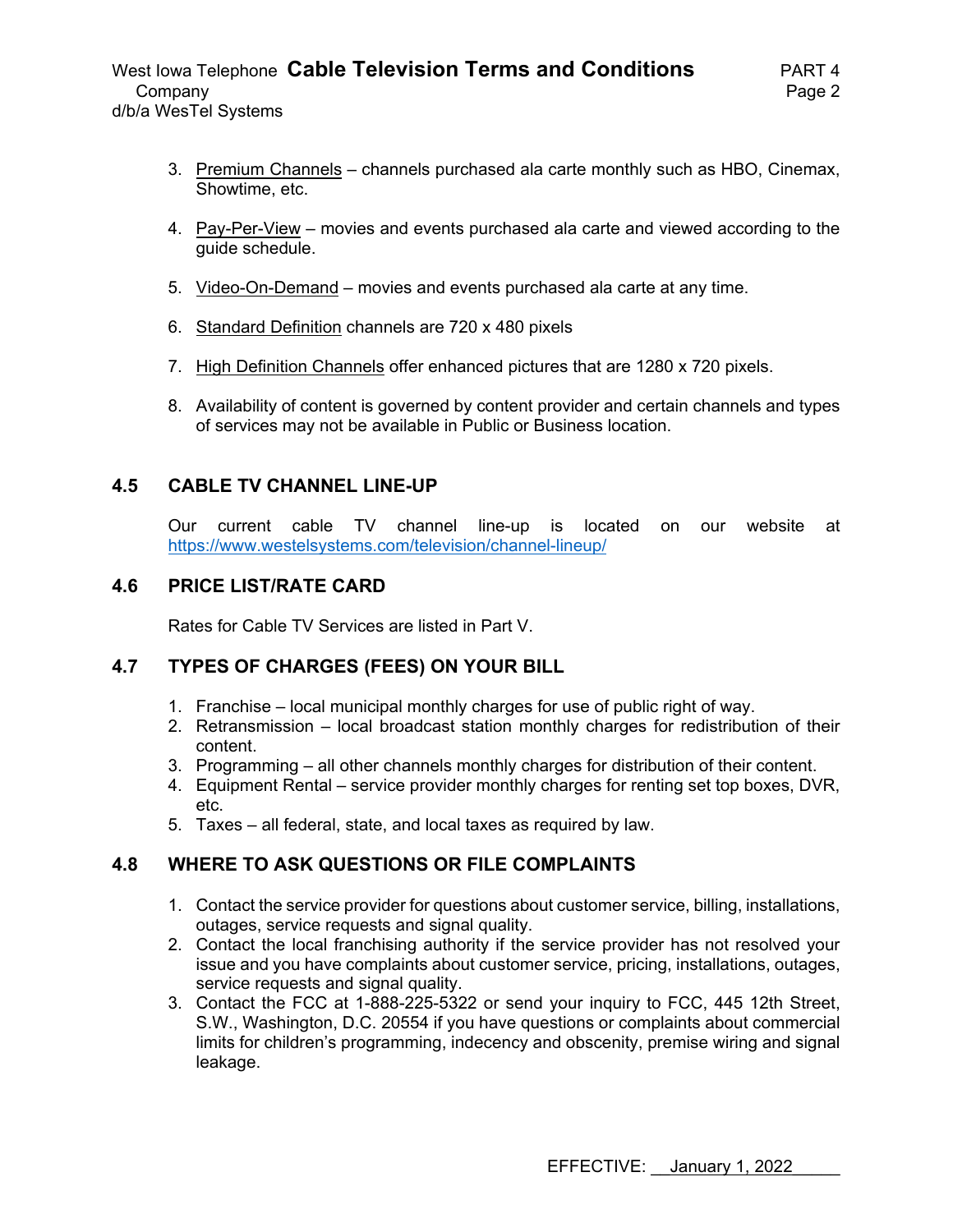#### West Iowa Telephone **Cable Television Terms and Conditions** PART 4 Company **Page 3** d/b/a WesTel Systems

4. Note: Cable systems with 1,000 or more subscribers are required to maintain certain documents in a public inspection file. These documents include a political programming file; sponsorship identification; EEO reports; commercial records for children's programming; leased access requirements; proof-of-performance tests; and signal leakage and repair logs. These are available for public inspection and copying. In addition, systems must have a current copy of Part 76 of the Commission's rules, which cover cable television.

# **4.9 OTHER OPTIONS FOR TELEVISION PROGRAMMING**

- 1. Over the Air Since 2009, all full-power TV broadcast stations can only be received in digital format. To watch a television station over the air without a pay TV subscription, you need either a digital TV or an analog TV connected to a digital-toanalog converter box. In either case, you will need an appropriate antenna connected to the TV or the converter box. Depending on your location, this could be either an outdoor or an indoor antenna and you may or may not receive a signal.
- 2. For more information on antennas, see the Antennas and DTV consumer guide.
- 3. Online Some programming can be accessed with a Broadband connection though availability is often delayed.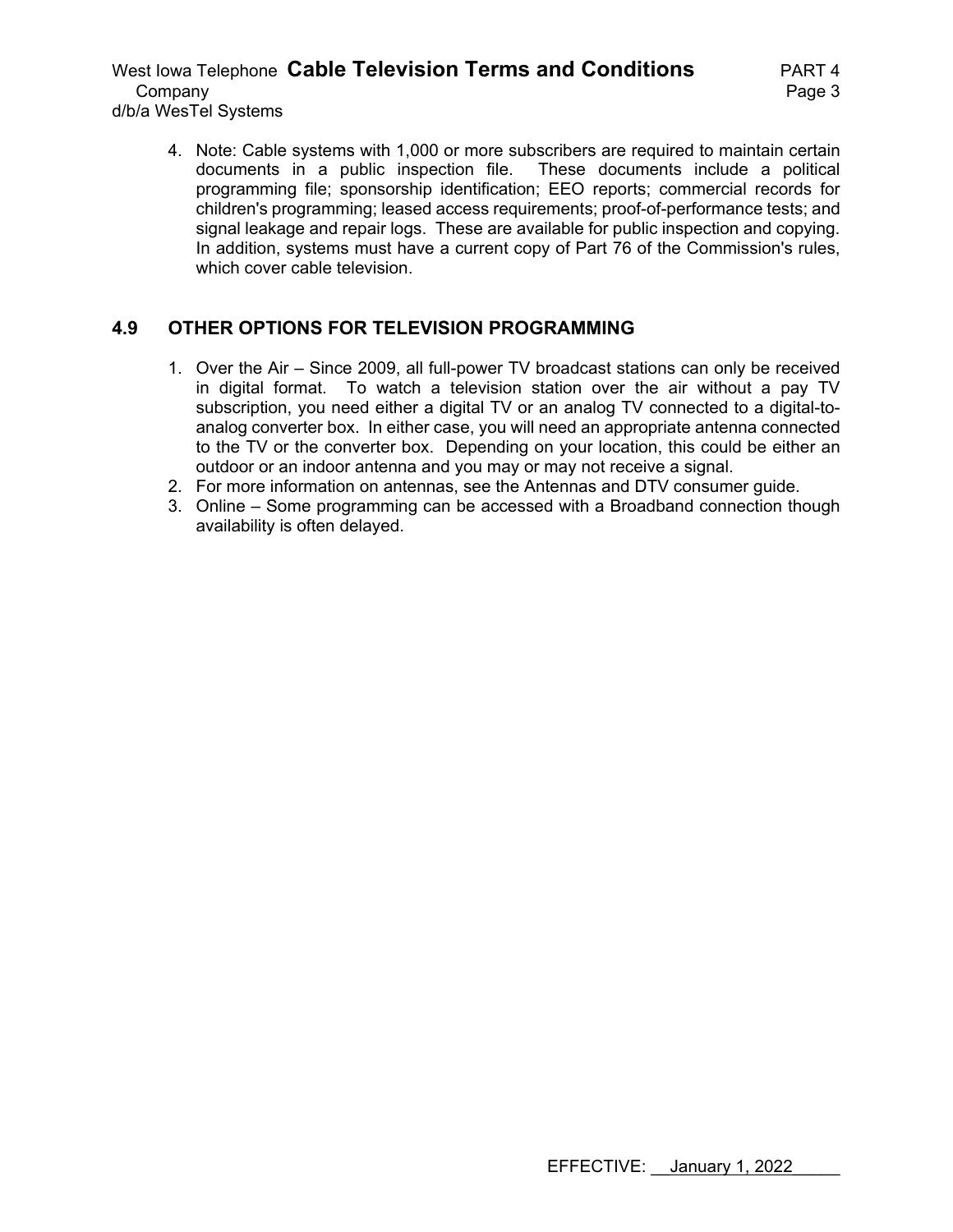#### **LOCAL EXCHANGE SERVICE**

#### **EXCHANGE NAME: Alton**

Includes Extended Area Service To: Orange City, Marcus, Quimby, Remsen, Sutherland

#### **EXCHANGE NAME: Marcus, Quimby, Remsen, Sutherland**

Includes Extended Area Service To: Alton, Marcus, Quimby, Remsen, Sutherland

#### **EXCHANGE NAME: Anita**

Includes Extended Area Service To: Cumberland, Wiota, Massena

|               |                                                                                                        | Monthly<br>Rate    |
|---------------|--------------------------------------------------------------------------------------------------------|--------------------|
| $\mathbf{1}$  | <b>CENTRAL OFFICE ACCESS LINE</b><br><b>WITHIN THE BASE RATE AREA</b><br>a.<br><b>BUSINESS SERVICE</b> |                    |
|               |                                                                                                        | \$21.39<br>\$21.39 |
|               | <b>RESIDENTIAL SERVICE</b>                                                                             | \$18.00            |
|               | b.<br><b>OUTSIDE THE BASE RATE AREA</b><br><b>BUSINESS SERVICE</b>                                     |                    |
|               |                                                                                                        | \$21.39<br>\$21.39 |
|               | <b>RESIDENTIAL SERVICE</b>                                                                             | \$18.00            |
| $\mathcal{P}$ | <b>PAY TELEPHONE SERVICE</b><br>a.                                                                     | \$21.39            |
|               | <b>DIRECTORY LISTINGS</b>                                                                              |                    |
| $1_{-}$       |                                                                                                        | \$1.00             |
| 2.            |                                                                                                        | \$0.50             |
| 3.            |                                                                                                        | \$3.00             |
| 4.            |                                                                                                        | \$0.95             |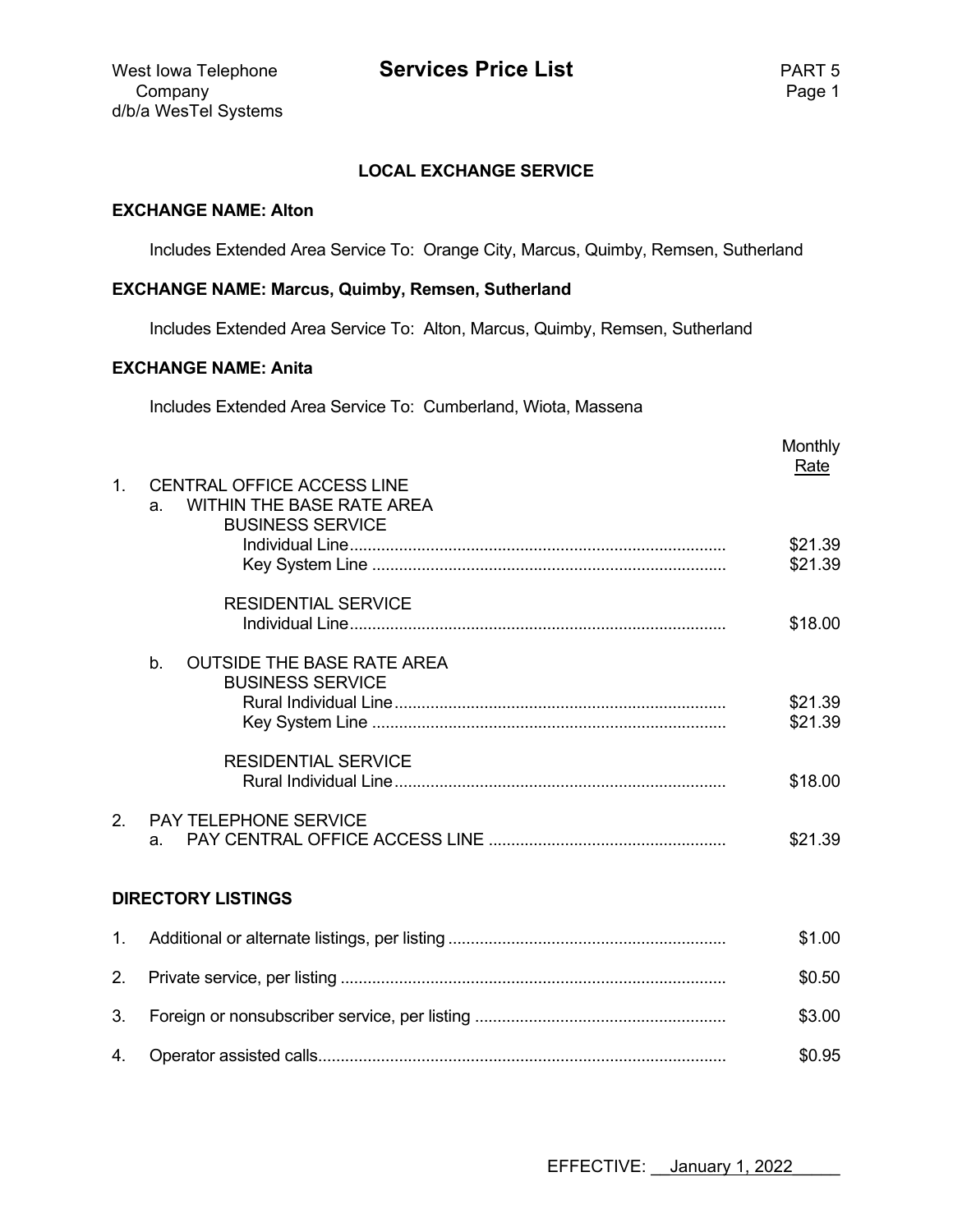monthly controlled the controlled to the controlled to the controlled to the controlled to the controlled to controlled the controlled to controlled the controlled to controlled the controlled to controlled the controlled

#### **EMPLOYEES' TELEPHONE SERVICE**

The charge for Employees' Telephone Service is 0% of the regular rate.

#### **FOREIGN EXCHANGE SERVICE**

- 1. Serving Exchange (Dial Tone Provider) rates would be as follows:
	- a. Business or residential rates would apply (See Part 5 of this Services Catalog), plus any possible mileage rates for outside of the base rate area;
	- b. Plus, applicable special access rates contained in the "serving exchange" Carrier Access tariff;
	- c. Plus, a FX service rate of \$7.00 per month per \$.01 multiple of the day DD station initial period message toll rate between the local and serving exchanges.

#### **MILEAGE RATES**

|               |                                                          | <b>MONTAIN</b><br>Rate |
|---------------|----------------------------------------------------------|------------------------|
| 1.            | Between Buildings on Different Premises, per             |                        |
|               | 1/4 mile or fraction thereof                             |                        |
|               |                                                          | #                      |
| $\mathcal{P}$ | Tie Lines                                                |                        |
|               | а.                                                       | ዳ3 በበ                  |
|               | Plus, per 1/4 mile or fraction thereof outside the<br>b. |                        |
|               |                                                          | ደ1 በበ                  |

# Applicable Local Exchange Rates will apply.

#### **TEMPORARY OR VACATION SUSPENSION**

The monthly rate will be 50% of the regular rate for the phone services suspended. The monthly rate will be 100% of the regular rate for the Internet and TV services suspended. Reconnect fees are \$25 each for Internet and TV services to be unsuspended.

# **ADJACENT EXCHANGE SERVICE**

|  | \$4.00 |
|--|--------|
|  | \$1.00 |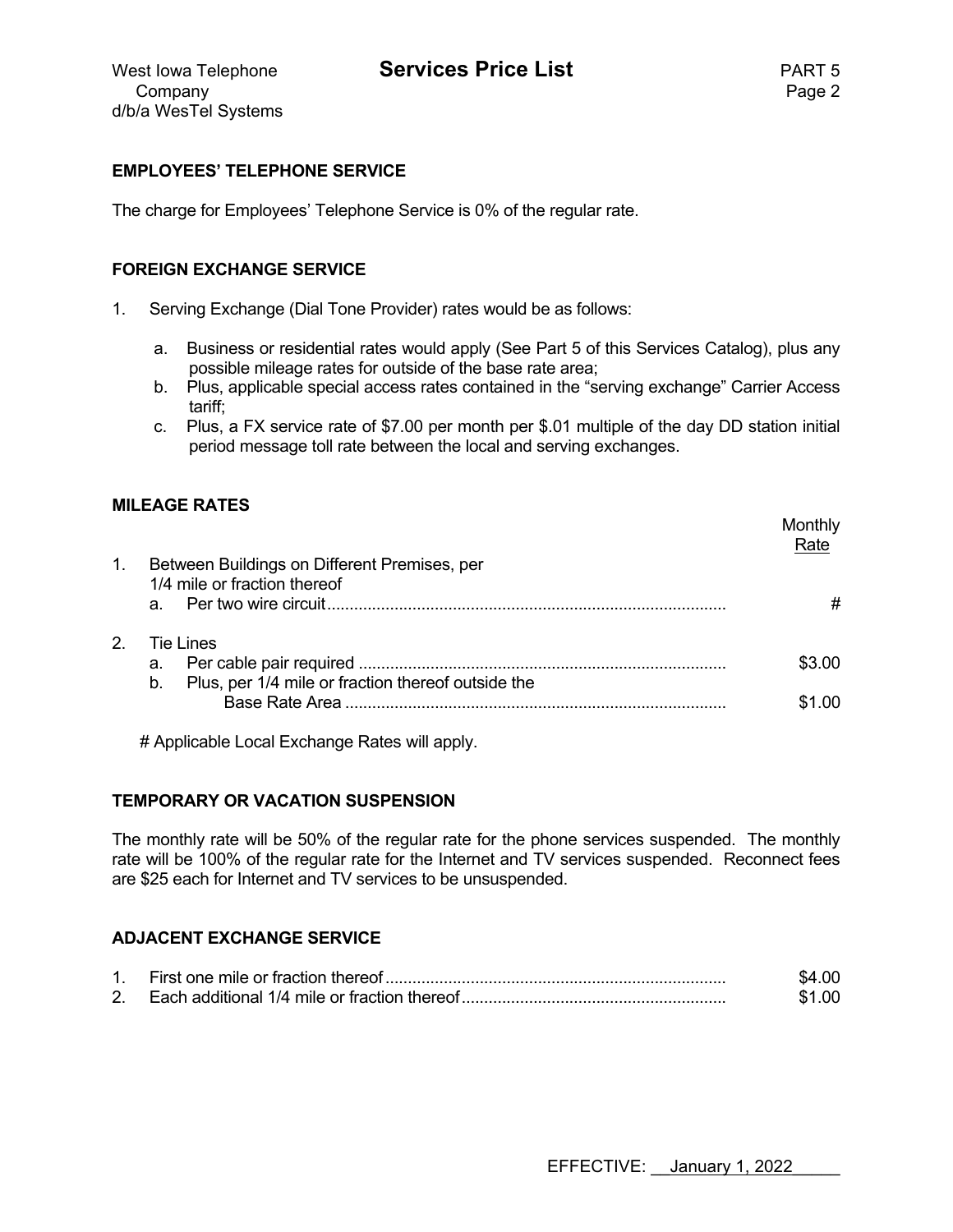# **CUSTOM CALLING SERVICES** Monthly Rate

|     |                                              |             | Per CO Line Equipped |
|-----|----------------------------------------------|-------------|----------------------|
|     | <b>Individual Services</b>                   | Residential | <b>Business</b>      |
| 1.  |                                              | \$2.00      | \$2.00               |
| 2.  |                                              | \$3.00      | \$3.00               |
| 3.  |                                              | N/C         | N/C                  |
| 4.  |                                              | \$1.75      | \$1.75               |
| 5.  | Call Forwarding-Busy Line Customer Update    | \$1.75      | \$1.75               |
| 6.  |                                              | \$1.75      | \$1.75               |
| 7.  |                                              | \$1.75      | \$1.75               |
| 8.  | Call Forwarding Don't Answer Customer Update | \$1.75      | \$1.75               |
| 9.  |                                              | \$2.00      | \$2.00               |
| 10. |                                              | \$1.75      | \$1.75               |
| 11. |                                              | \$1.75      | \$1.75               |
| 12. |                                              | \$2.00      | \$2.00               |
| 13. |                                              | \$2.50      | \$2.50               |
| 14. |                                              | N/C         | N/C                  |
| 15. |                                              | \$2.00      | \$2.00               |
| 16. |                                              | \$6.00      | \$6.00               |
| 17. |                                              | N/C         | N/C                  |
| 18. |                                              | \$1.00      | \$1.00               |
| 19. |                                              | \$1.75      | \$1.75               |
| 20. |                                              | \$2.00      | \$2.00               |
| 21. |                                              | \$20.00     | \$20.00              |
| 22. |                                              | \$3.95      | \$3.95               |
| 23. | Personal Ringing                             |             |                      |
|     |                                              | \$2.75      | \$2.75               |
|     |                                              | \$3.00      | \$3.00               |
| 24. |                                              | \$2.00      | \$2.00               |
| 25. |                                              | \$2.00      | \$2.00               |
| 26. |                                              | \$2.00      | \$2.00               |
| 27. | Speed Calling:                               |             |                      |
|     |                                              | \$1.50      | \$1.50               |
|     |                                              | \$3.75      | \$3.75               |
| 28. |                                              | \$3.95      | \$3.95               |
| 29. |                                              | \$1.50      | \$1.50               |
| 30. |                                              | N/C         | N/C                  |

Packaged Custom Calling Services

1. Any Three – 20% discount

2. Any Four – 25% discount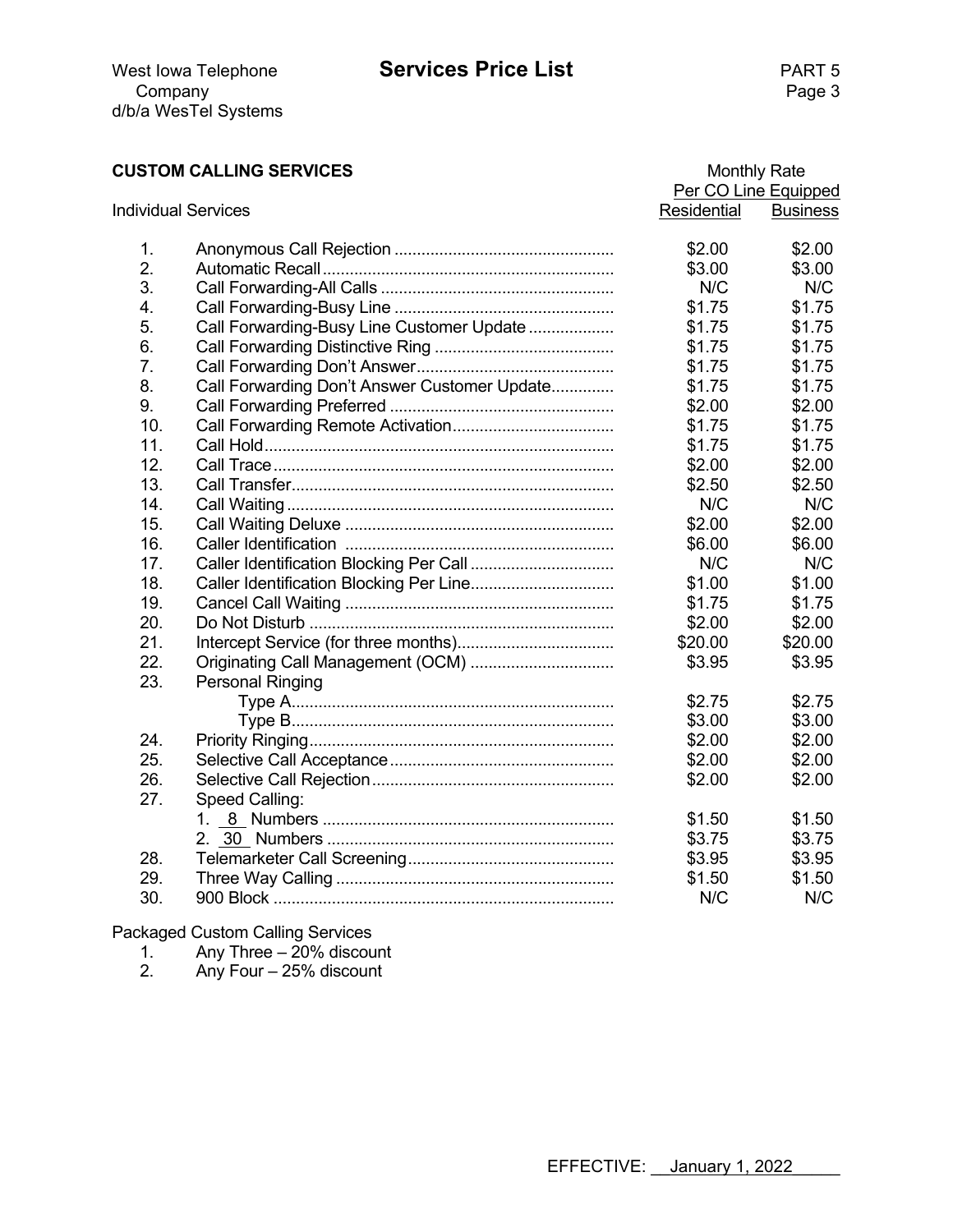|    |     |    | <b>TELEPHONE SERVICE CHARGES</b>                                                                           |        |               |
|----|-----|----|------------------------------------------------------------------------------------------------------------|--------|---------------|
|    |     |    |                                                                                                            |        | <b>Charge</b> |
| 1. |     |    | <b>Change Charge</b>                                                                                       |        |               |
|    |     |    | Per customer request for work ordered and requested to be<br>completed at the same time:                   |        |               |
|    | a.  |    | <b>Residential Service</b>                                                                                 |        |               |
|    |     | 1) | For connecting new or additional Central Office                                                            |        |               |
|    |     |    | Access Lines                                                                                               |        | \$7.00        |
|    |     | 2) | For moving or changing existing service and facilities,                                                    |        |               |
|    |     |    | record work or adding new or additional service and                                                        |        |               |
|    |     |    | facilities other than Central Office Access Lines                                                          |        | \$7.00        |
|    |     | 3) | For receiving, recording and processing information to                                                     |        |               |
|    |     |    | execute a customer request which involves only                                                             |        | \$7.00        |
|    | b.  |    | <b>Business Service</b>                                                                                    |        |               |
|    |     | 1) | For connecting new or additional Central Office Access                                                     |        |               |
|    |     |    | Lines (Key System, PBX Trunk, Pay Telephone, Resale or                                                     |        |               |
|    |     |    |                                                                                                            |        | \$7.00        |
|    |     | 2) | For moving or changing existing service and facilities, record                                             |        |               |
|    |     |    | work or adding new or additional service and facilities, other                                             |        |               |
|    |     |    | than Central Office Access Lines (see b.1 above)<br>For receiving, recording and processing information to |        | \$7.00        |
|    |     | 3) | execute a customer request which involves only customer                                                    |        |               |
|    |     |    |                                                                                                            |        | \$7.00        |
|    |     |    |                                                                                                            |        |               |
| 2. |     |    | <b>Connect Charge</b>                                                                                      |        |               |
|    | Per |    | Office<br>Central<br>Line<br>telephone<br>number<br>Access<br>or                                           | worked | on,           |
|    |     |    | including, but not limited to the following:<br><b>Residential Service</b>                                 |        |               |
|    | a.  | 1) |                                                                                                            |        | \$10.00       |
|    |     | 2) | Off-premises mileage and tie lines                                                                         |        |               |
|    |     |    |                                                                                                            |        | \$10.00       |
|    | b.  |    | <b>Business Service</b>                                                                                    |        |               |
|    |     | 1) | Central Office Access lines, (see b.1 above) each                                                          |        | \$10.00       |
|    |     | 2) | Off-premises mileage and tie lines                                                                         |        |               |
|    |     |    |                                                                                                            |        | \$10.00       |
| 3. |     |    | <b>Reconnection Charge</b>                                                                                 |        |               |
|    |     |    | Applies for the reconnection of service after disconnection                                                |        |               |
|    |     |    |                                                                                                            |        | \$17.00       |
|    |     |    |                                                                                                            |        |               |
| 4. |     |    | <b>Returned Check Charge</b>                                                                               |        |               |
|    |     |    | An administrative charge is applicable for each                                                            |        |               |
|    |     |    | occasion that a check, bank draft, or electronic<br>funds transfer item is returned unpaid to the          |        |               |
|    |     |    |                                                                                                            |        | \$20.00       |
|    |     |    |                                                                                                            |        |               |

**Services Price List** PART 5<br>Page 4

Company **Page 4** 

d/b/a WesTel Systems

EFFECTIVE: <u>January 1, 2022</u>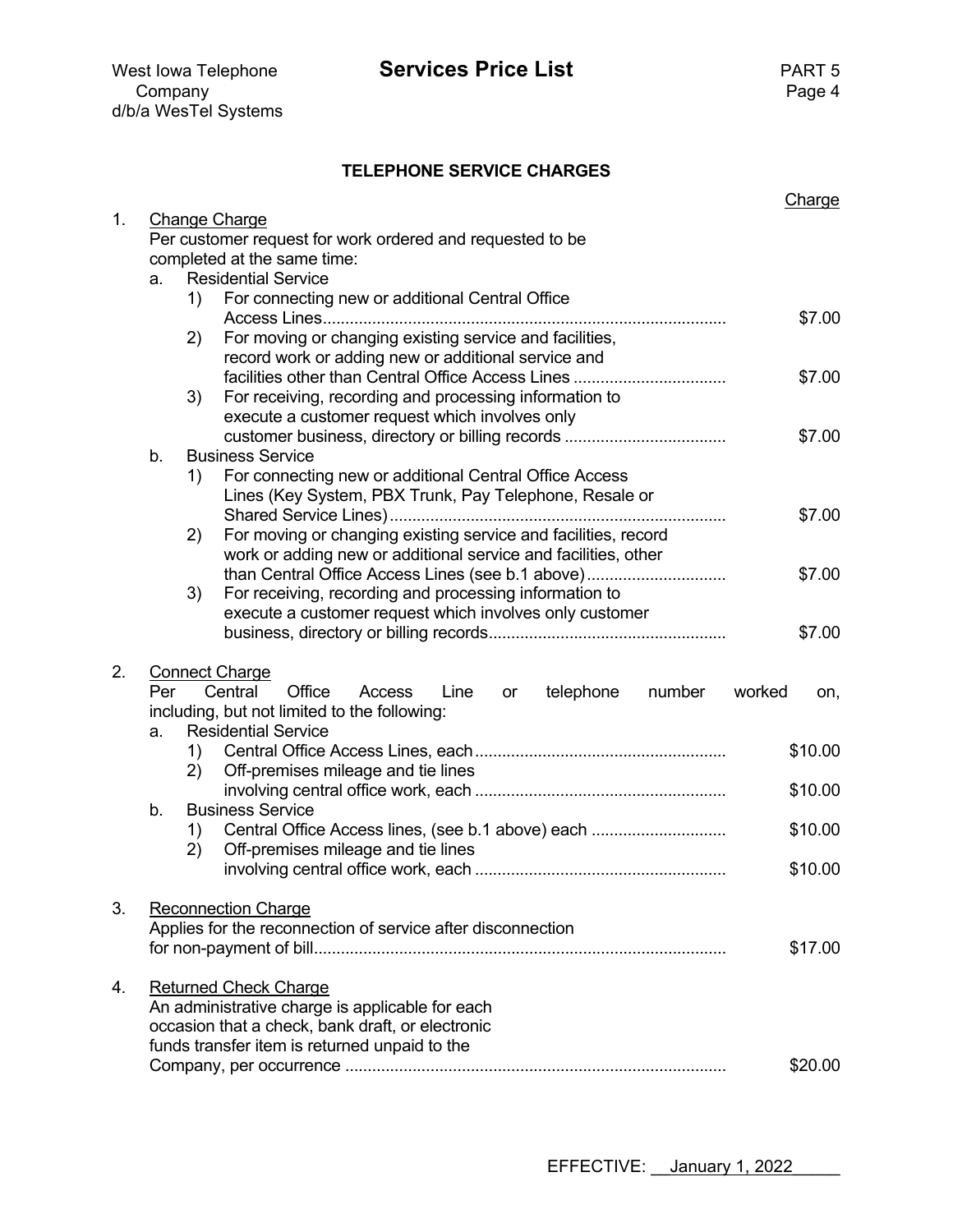| West lowa Telephone  |
|----------------------|
| Company              |
| d/b/a WesTel Systems |

| 6. | Malicious Call Trap and Trace                              |         |
|----|------------------------------------------------------------|---------|
|    | A service order charge plus this service will apply for a  |         |
|    | two week period. All custom calling features will be taken |         |
|    | off during the period Malicious Call Trap and Trace is in  |         |
|    |                                                            | \$20.00 |

#### **BROADBAND PRICING**

| 888888888888888<br>With Phone Service: |          |
|----------------------------------------|----------|
| Wow                                    |          |
|                                        | \$999.95 |
|                                        | \$149.95 |

# Data Only:

| Wow.     | \$84.95  |
|----------|----------|
| Cruisin' | \$114.95 |
|          | \$164.95 |

#### **BROADBAND SERVICE CHARGES**

|                      | $\star$   |
|----------------------|-----------|
|                      | \$10.00   |
|                      | \$25.00   |
|                      | \$99.00   |
|                      | \$50.00   |
|                      | \$65.00   |
|                      | \$25.00   |
|                      | \$14.95   |
|                      | \$50.00   |
|                      | \$100.00  |
|                      | \$150.00  |
|                      | \$200.00  |
|                      | \$5.00/Gb |
|                      | \$20.00   |
| <b>Email Hosting</b> | \$1.00    |
|                      | \$5.95    |
|                      | \$10.00   |
|                      | \$12.95   |
|                      | \$5.95    |
|                      | \$50.00   |
|                      | \$25.00   |
|                      | \$7.95    |

EFFECTIVE: January 1, 2022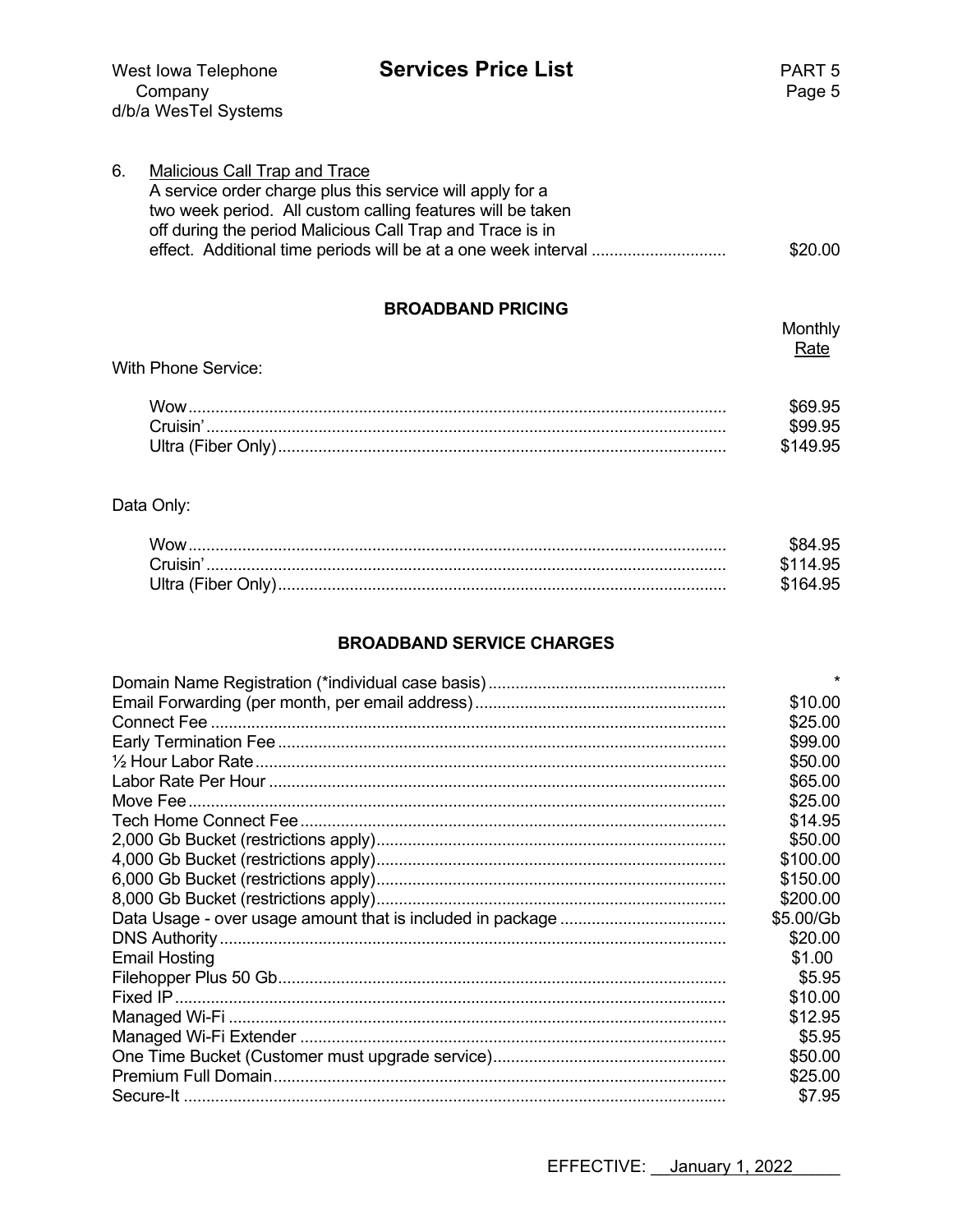| West lowa Telephone  | <b>Services Price List</b> | PART 5 |
|----------------------|----------------------------|--------|
| Company              |                            | Page 6 |
| d/b/a WesTel Systems |                            |        |

| Monthly            |
|--------------------|
|                    |
| <u>Rate</u>        |
| $\overline{$5.95}$ |
| \$5.95             |
| \$1.50             |
| \$0.95             |
| \$4.99             |
| \$14.95            |
| \$5.99             |
| \$14.99            |

| Package Pricing |  |
|-----------------|--|
|                 |  |

| \$131.95 |
|----------|
| \$126.95 |
| \$231.95 |

\*\* Able to upgrade to higher packages for the price difference from Wow/Cruisin' and Essential